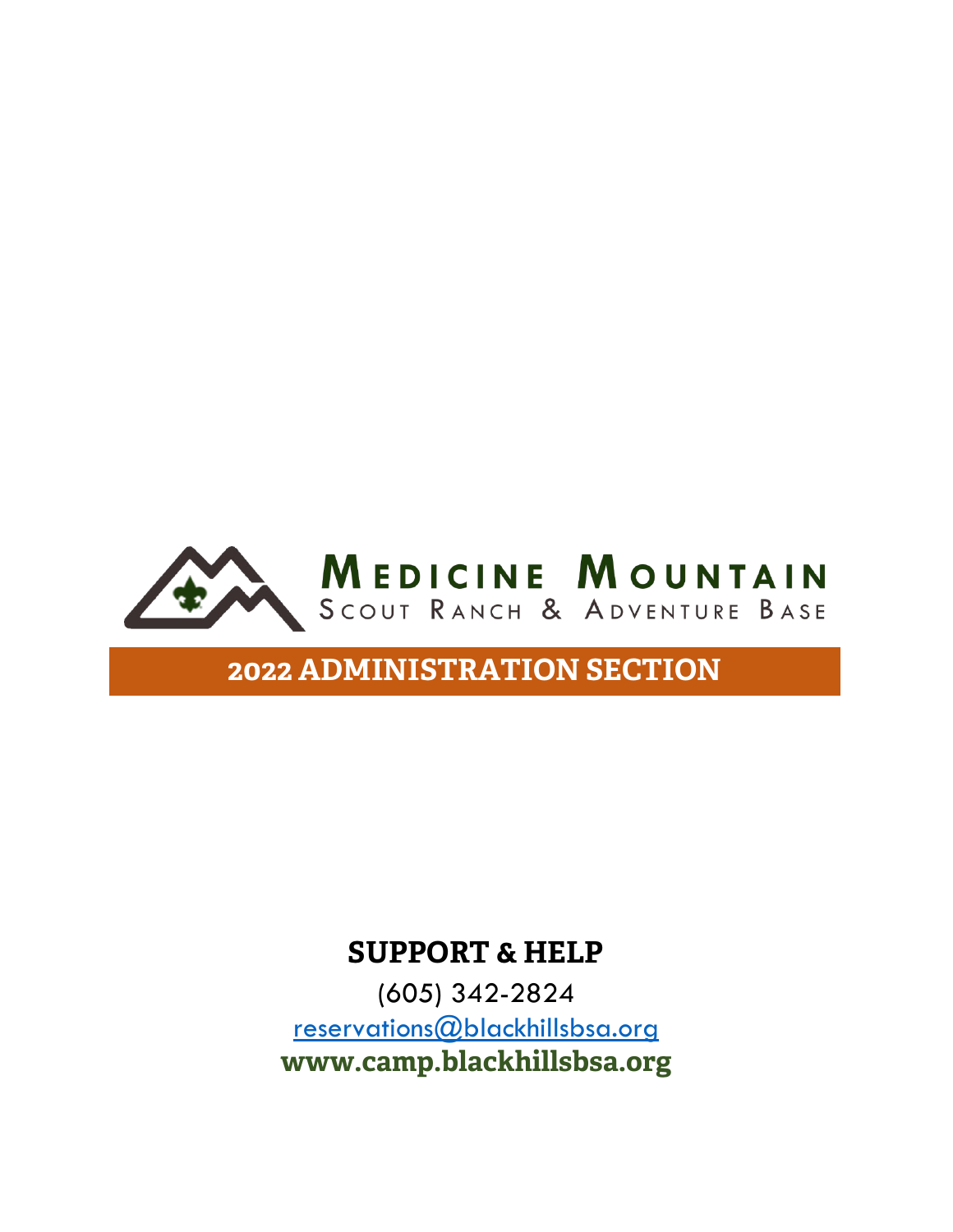

## **TABLE OF CONTENTS**

### **CONTENTS**

| 12 |  |
|----|--|
|    |  |
|    |  |
|    |  |
|    |  |
|    |  |
|    |  |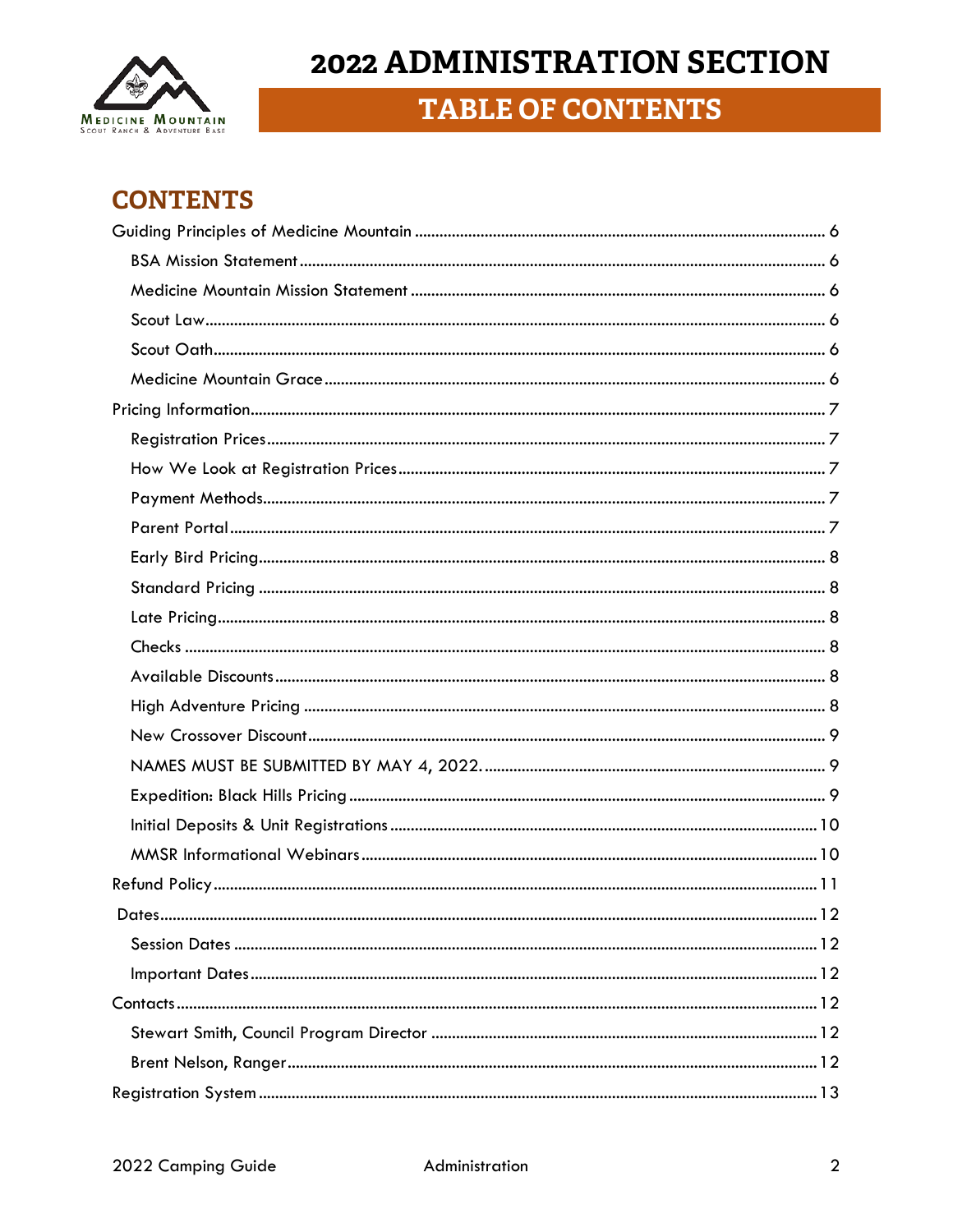| <b>Partial Week Adults.</b><br>18 |  |
|-----------------------------------|--|
|                                   |  |
|                                   |  |
|                                   |  |
|                                   |  |
|                                   |  |
|                                   |  |
|                                   |  |
|                                   |  |
|                                   |  |
|                                   |  |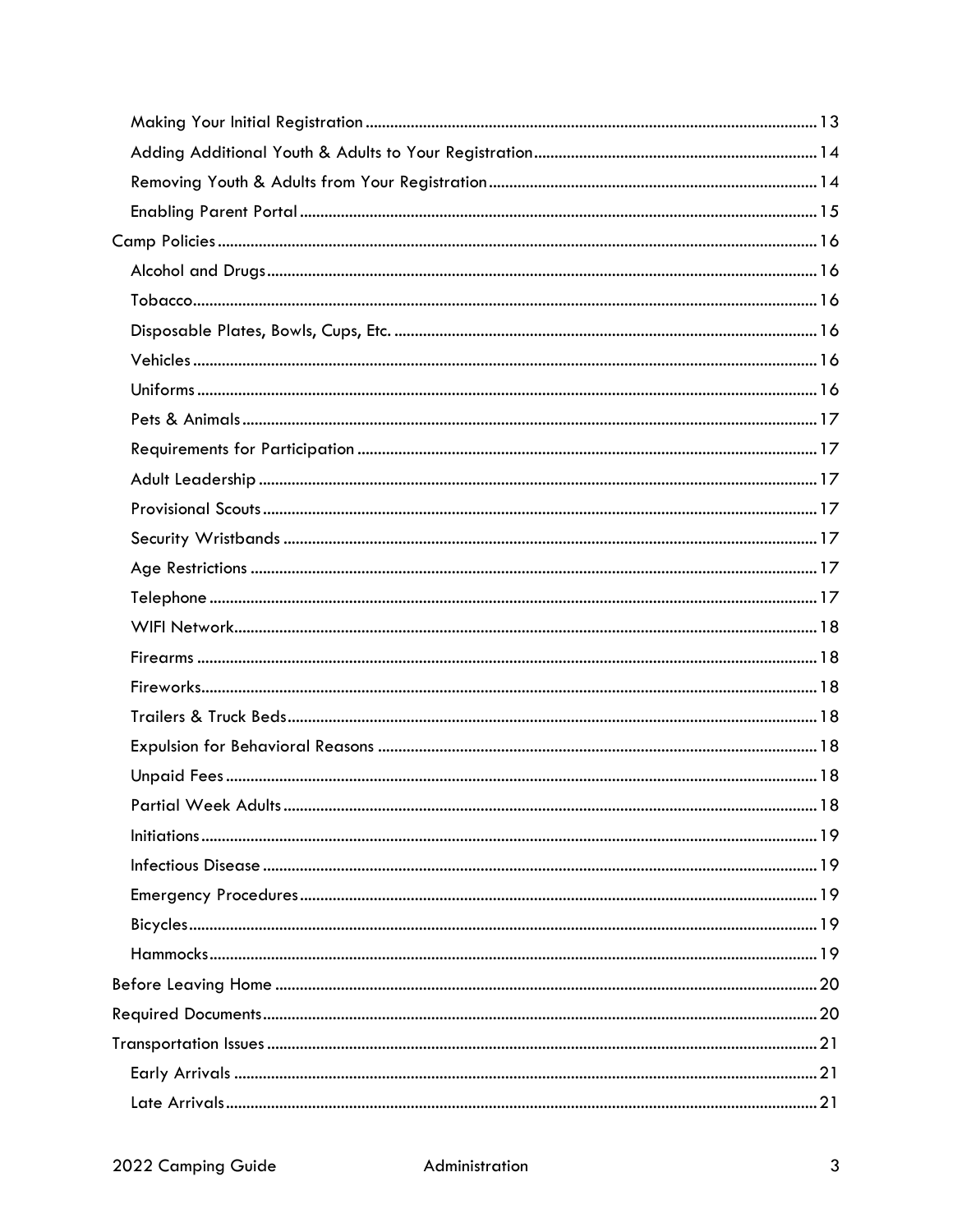| 29<br>Trading Post. |  |
|---------------------|--|
|                     |  |
|                     |  |
|                     |  |
|                     |  |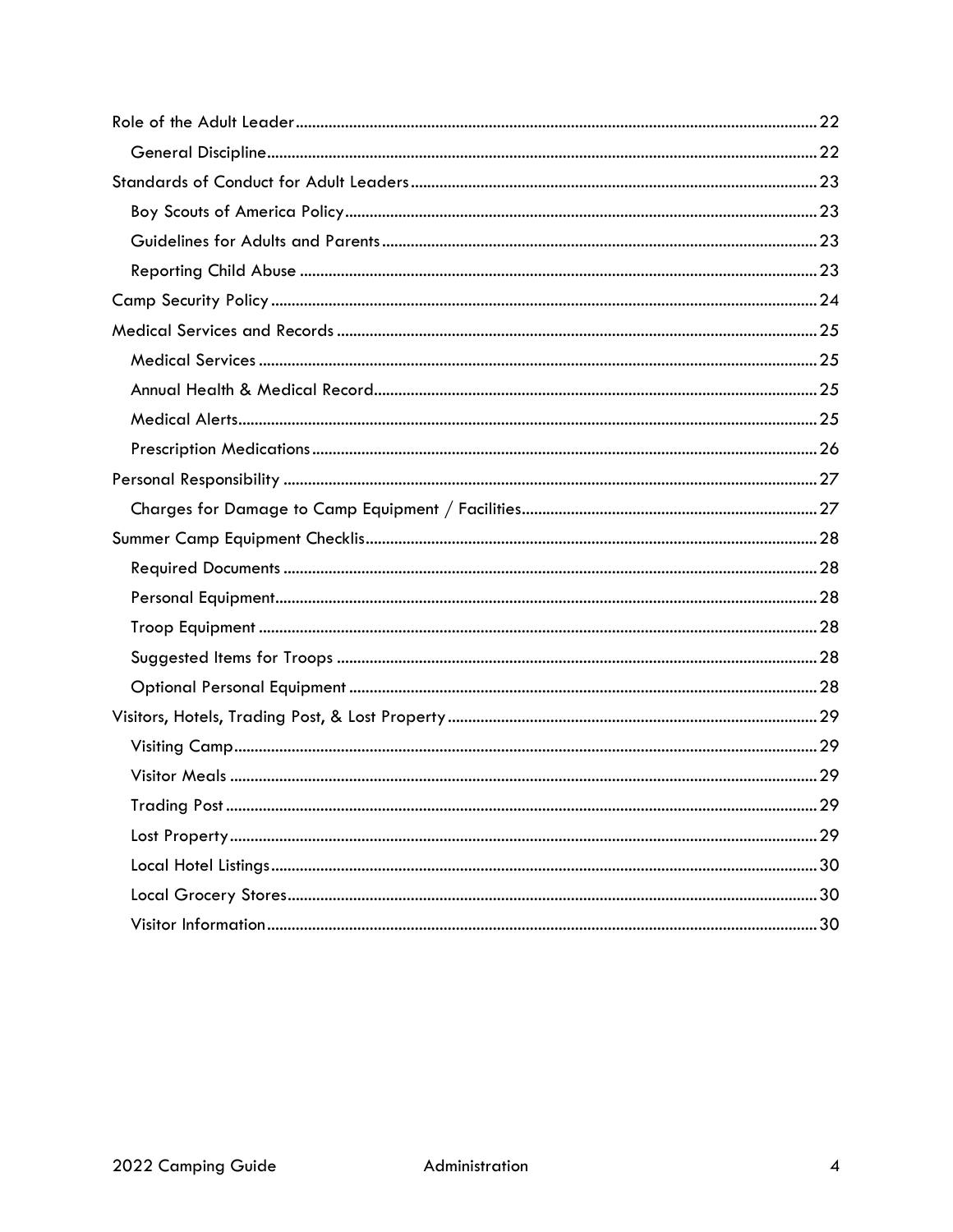

# **2022 ADMINISTRATION SECTION WELCOME TO CAMP**

Scouts and Scouters,

We have an amazing program in place for the 2022 season at Medicine Mountain! Whether you are a Cub Scout, Boy Scout or tenured Scouter; we have something for everyone. From our ATV course to our various high adventure programs you can rest assured that both Scouts and Scouters alike will have a mountain-top experience in the Black Hills.

Along with a few additions and the continuance of our long-standing traditions here in the Black Hills since 1976, we've worked to plan the best program for Scouts and Scouters alike who come from throughout the nation. A great program is not possible without an amazing staff and we have hand-picked our team from around the country. The staff and I encourage everyone who comes to Medicine Mountain to try new things, test your abilities and open your minds and imaginations to new adventures; but above all else, have fun!

The Administration Section contains most of the details regarding camp. The Point of Contact (POC) and Unit Leadership should carefully read this section to ensure the unit is prepared for the summer camp experience. After reading the Administration Section, leaders should also pay close attention to the Program Section. This is where all the detailed information regarding programming can be found.

If you look through this guide and find that there is information missing, please share that with our team. We are always looking for suggestions to improve for next year. The Black Hills Area Council appreciates your continued support of the Scouting Program and sincerely hopes that this year's summer camp will be one of your greatest scouting experiences. We look forward to seeing you here in the Black Hills of South Dakota!

Warm Regards,

Stewart Smith Council Program Director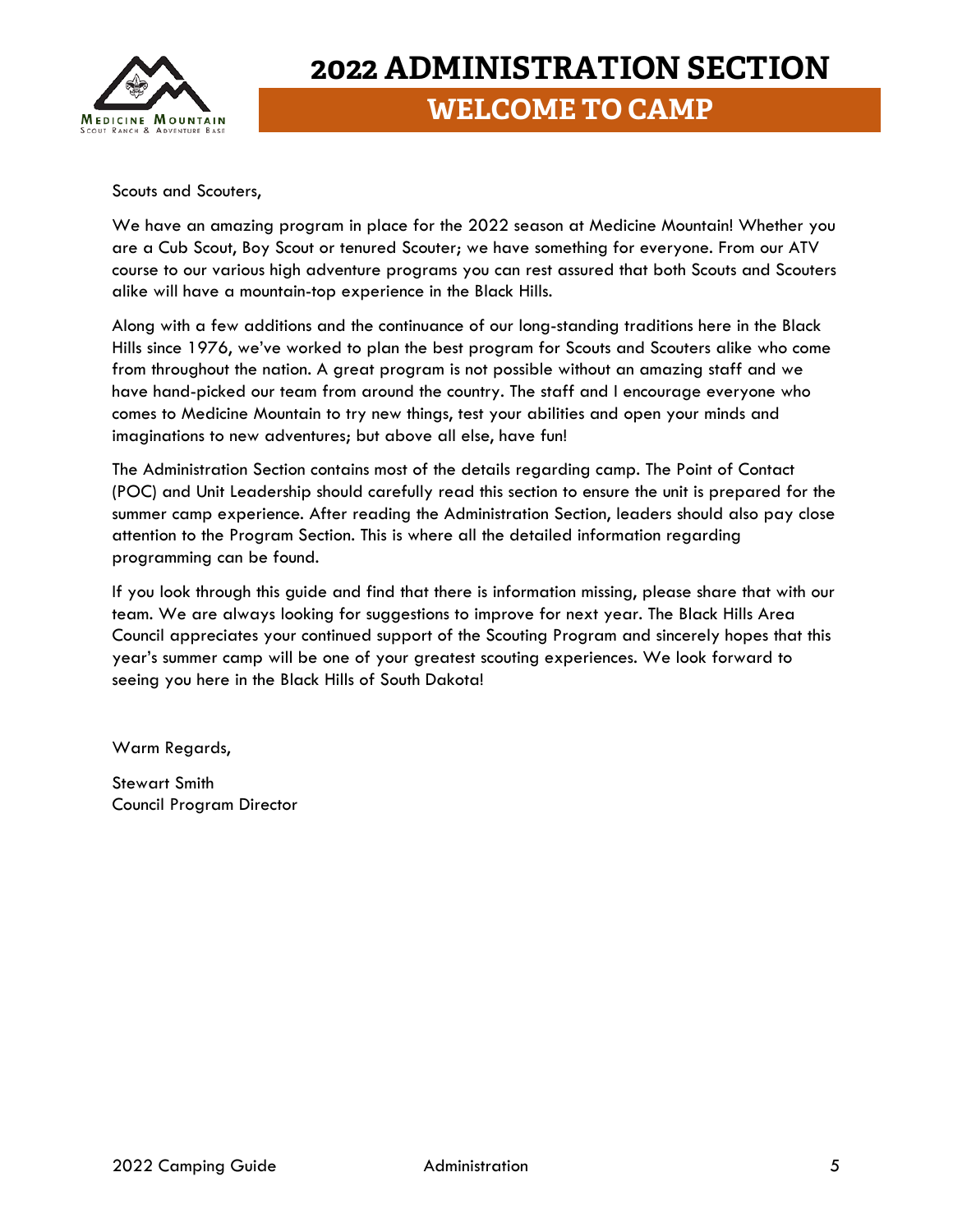

### **WELCOME TO CAMP**

## <span id="page-5-0"></span>**Guiding Principles of Medicine Mountain**

#### <span id="page-5-1"></span>**BSA Mission Statement**

The mission of the Boy Scouts of America is to prepare young people to make ethical choices over their lifetimes by instilling in them the values of the Scout Oath and Law.

#### <span id="page-5-2"></span>**Medicine Mountain Mission Statement**

The mission statement of Medicine Mountain Scout Ranch & Adventure Base is to provide a safe, fun, and rewarding experience for Scouts and leaders while maintaining the standards of the Scout Oath and Law.

#### **Scout Oath**

On my honor I will do my best To do my duty to God and my country and to obey the Scout Law; To help other people at all times To keep myself physically strong mentally awake, and morally straight.

#### **Medicine Mountain Grace**

For the beauty of Sunlit Waters, For the peace of Tree Covered Hills, For the nourishment of Our Bodies; And for our love of Medicine Mountains Scouting Spirit, We Thank Thee, Oh Lord. Amen

#### **Scout Law**

A Scout is: **Trustworthy** Loyal Helpful Friendly **Courteous** Kind Obedient **Cheerful Thrifty** Brave Clean & Reverent

Medicine Mountain Scout Ranch & Adventure Base is an equal opportunity facility that does not discriminate on the basis of sex, color, race, creed, or religion.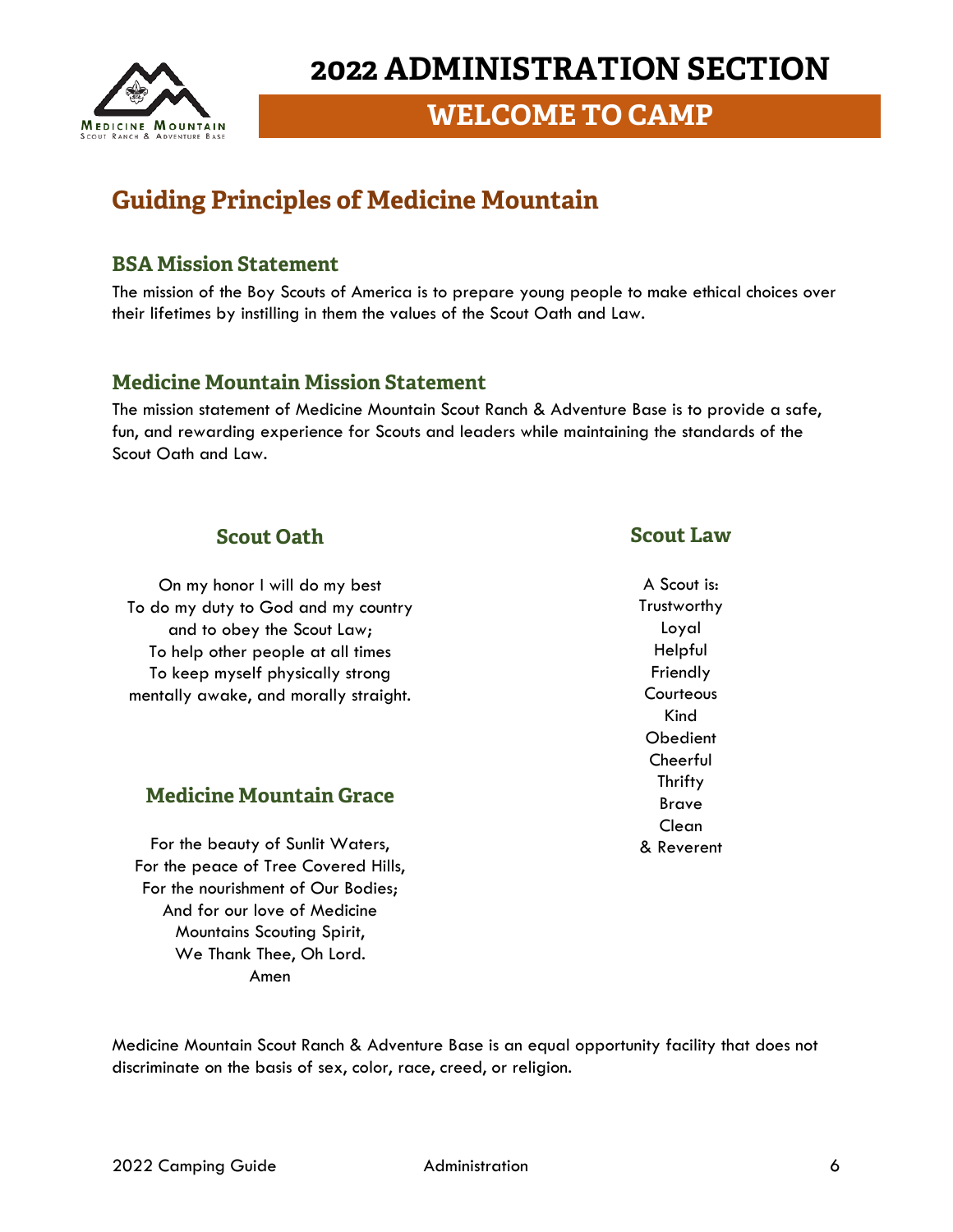

**THE DETAILS**

### <span id="page-6-0"></span>**Pricing Information**

#### <span id="page-6-1"></span>**Registration Prices**

| <b>REGISTRANT TYPE</b>                 | <b>EARLY BIRD</b> | <b>STANDARD PRICE</b>                          | <b>LATE PRICE</b> |
|----------------------------------------|-------------------|------------------------------------------------|-------------------|
| Youth                                  | \$355             | \$385                                          | \$400             |
| Adults $(18+)$                         | \$170             | \$190                                          | \$220             |
| 1-10 Scouts                            | 1 Adult Free      |                                                |                   |
| $11 +$ Scouts                          | 2 Adults Free     |                                                |                   |
| $36+$ Scouts                           | 3 Adults Free     |                                                |                   |
| Partial Week Adults (84 hours or less) | \$90              | \$115                                          | \$145             |
| <b>High Adventure Participation</b>    |                   | +\$75 per Two-Day Program *See Details Below   |                   |
| <b>Expedition: Black Hills</b>         |                   | Custom Pricing   Call 605-342-2824 for Details |                   |

#### <span id="page-6-2"></span>**How We Look at Registration Prices**

Medicine Mountain Scout Ranch & Adventure Base looks at what is owed on an individual level, and not on a unit level to determine what price a youth or an adult pays to attend camp. Meaning, Johnny & Jane Scout can make full payment before the early bird deadline to achieve the early bird price, while Julie & Jeffrey Scout do not make the early bird deadline and then will have to pay the standard price. Simply put, youth and adults will not be burdened due to missed payments of other individuals within their unit. If you have questions about this method, please give us a call at 605-342-2824 or send an email to [reservations@blackhillsbsa.org.](mailto:reservations@blackhillsbsa.org)

#### <span id="page-6-3"></span>**Payment Methods**

Online payment may be made through our online reservation system by using a credit or debit card. Alternately, personal or troop checks can be sent to our reservation office. The address for our reservation office is 144 North Street, Rapid City, South Dakota 57701.

#### **ALL CHECKS MUST BE MADE PAYABLE TO BLACK HILLS AREA COUNCIL**

#### <span id="page-6-4"></span>**Parent Portal**

Parent portal allows the registration contact for the unit to provide the parents in their unit with access credentials, so they can make payments and complete data entry for their scout(s). By default, this option is not activated, however, can easily be activated by the unit's registration contact. If the Parent Portal is not used, then the unit has two options: enter all this information or allow the parents full access to the registration by giving each one the registration number and email address. The latter opens privacy concerns because each parent can see the information for all the other registered scouts within their unit. By using Parent Portal, units are shifting this data entry to the parents while also only allowing a parent to see their own scout's information and make payments.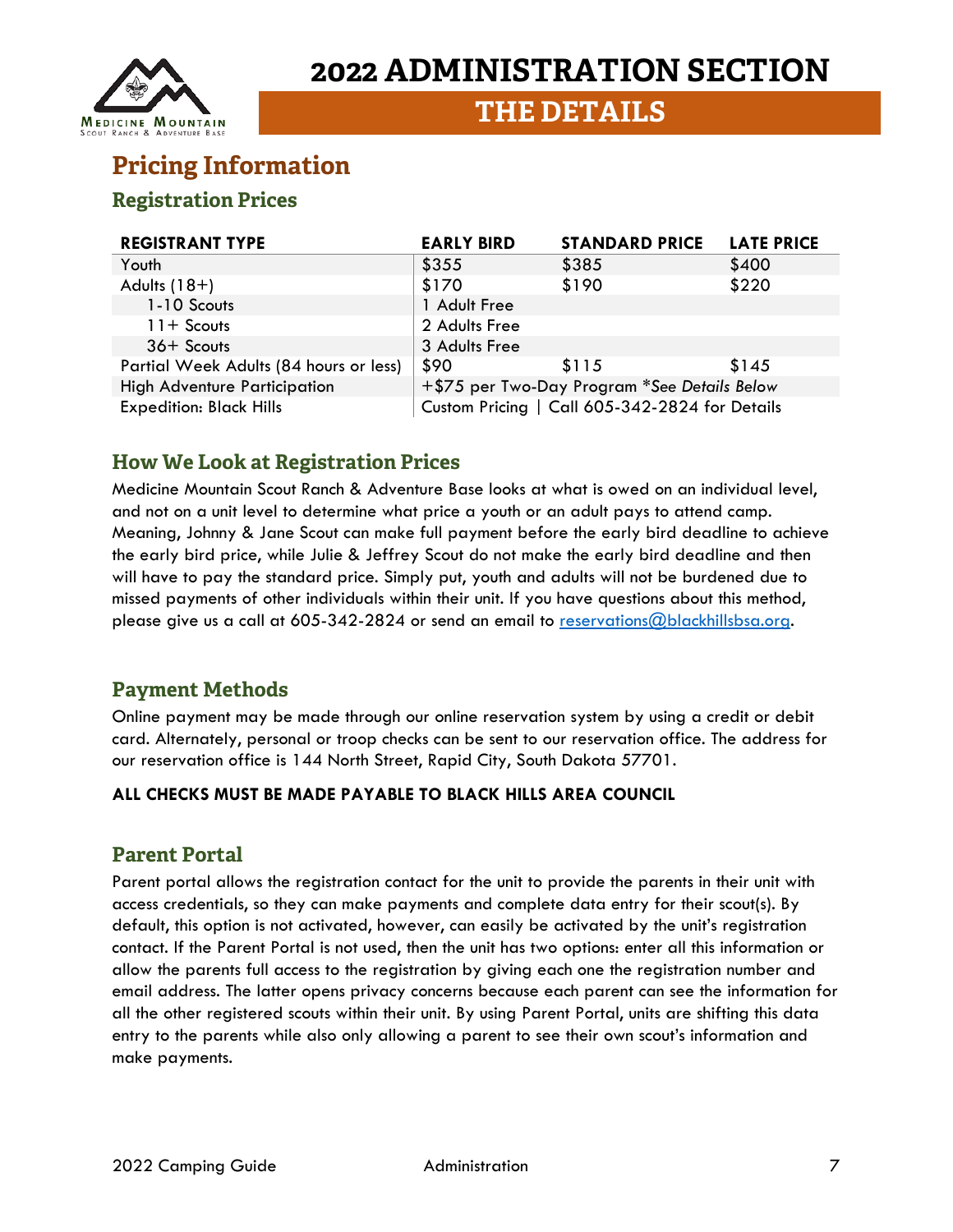

### **THE DETAILS**

#### <span id="page-7-0"></span>**Early Bird Pricing**

To lock in the early bird price, individuals (youth or adult) must make full payment no later than 11:45 PM MST on March 16, 2022. Please be advised that *checks must be postmarked* by March 16, 2022, to obtain early bird pricing. A \$25 Deposit for all registered youth attendees & \$10 deposit for all registered Adult attendees must be made within 10 days after booking the reservation. Reservations that are started and not booked with paid deposits will not be guaranteed if a week fills to its maximum capacity and registration is closed down for that week.

#### <span id="page-7-1"></span>**Standard Pricing**

To lock in our standard pricing, individuals (youth or adult) must make full payment no later than 11:45PM MST on May 4, 2022. Please be advised that *checks must be postmarked* by May 4, 2022, to obtain standard pricing.

#### <span id="page-7-2"></span>**Late Pricing**

Late pricing will go into effect at 11:59PM MST on May 4, 2022, for individuals not yet paid in full. **Walk-ins to Medicine Mountain** will be charged the late price plus an additional \$25 convenience fee.

#### <span id="page-7-3"></span>**Checks**

**Checks must be made payable to "Black Hills Area Council."** Checks not made payable to "Black Hills Area Council" will be returned to the sender. Checks that need to be returned will not be applied to the balance due of a reservation.

#### <span id="page-7-4"></span>**Available Discounts**

| <b>DISCOUNT</b>               | <b>DOLLAR AMOUNT</b>          | <b>APPLICABLE TO</b>     |
|-------------------------------|-------------------------------|--------------------------|
| Returning Unit (Past 3 years) | $\frac{1}{2}$ \$10/per Person | Youth and Adults         |
| New Crossovers                | $\frac{1}{2}$ \$25/per Person | Youth *See Details Below |

#### <span id="page-7-5"></span>**High Adventure Pricing**

Medicine Mountain Scout Ranch & Adventure Base offers 4 unique high adventure programs. Each program is 2 days in length (Monday – Tuesday & Thursday – Friday). Youth and adult participants can choose up to 2 high adventure programs to participate in during their stay at camp. Participants may also choose to do a high adventure program for two days and participate in merit badges for the other two days. Each two-day high adventure program is an additional \$75.00 per person on top of our base registration price. The Centennial Trail Hike is a 5 day / 4-night trek and the fee is an additional \$125 per person and participants in this program will only be able to complete this during their week at camp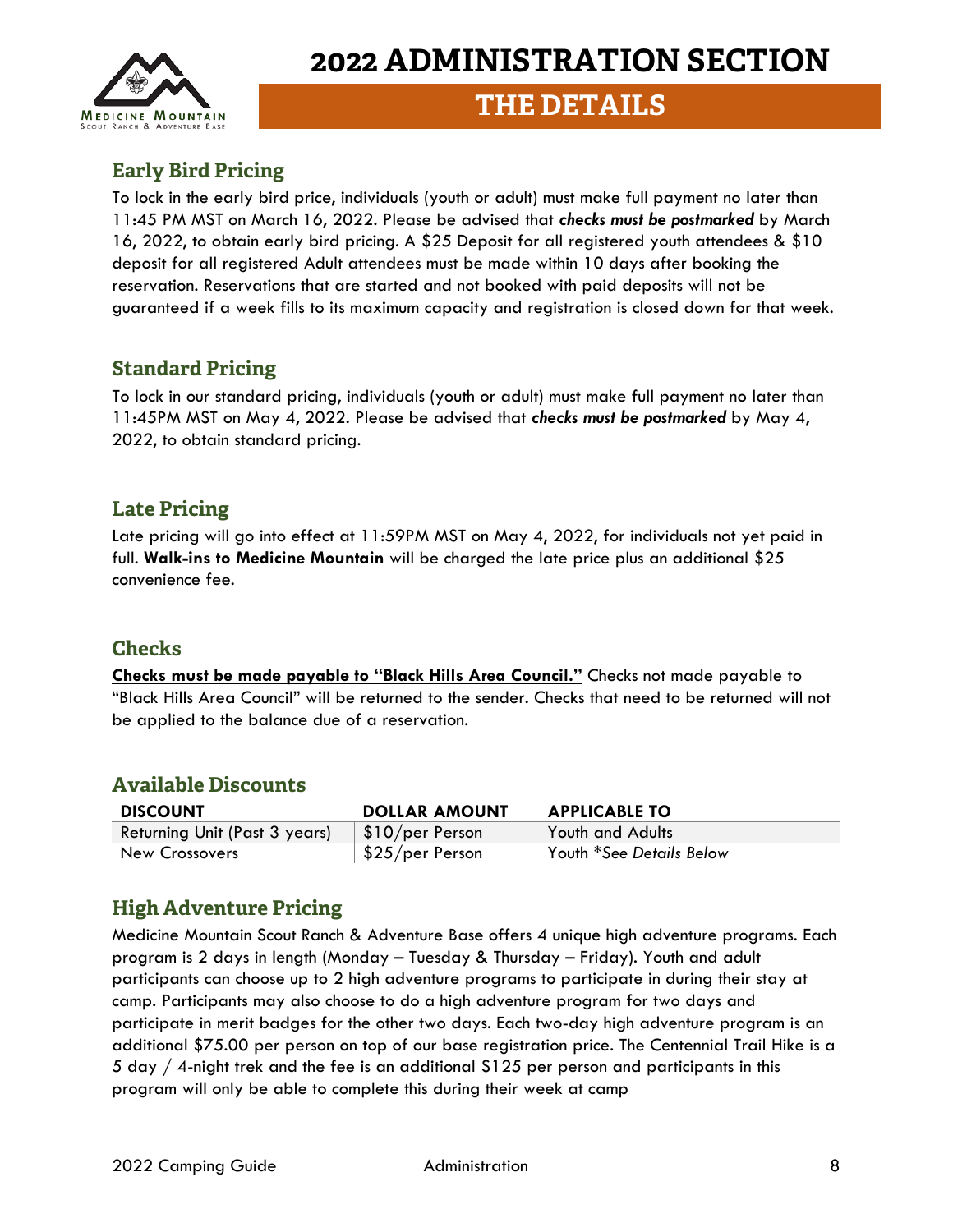

### **THE DETAILS**

#### <span id="page-8-0"></span>**New Crossover Discount**

We understand that many units have new scouts coming into their Troops in the spring. It can be a nail-biting experience to get their summer camp paid in full before the early bird deadline. With the New Crossover Discount, units can submit the names and birthdates of Scouts that have crossed over in the spring of 2022 to [reservations@blackhillsbsa.org.](mailto:reservations@blackhillsbsa.org) Upon verification, Scouts will have until May 4, 2022 at 11:45PM MST to obtain the early bird price. After that, the standard price deadline, the price will increase \$25 per participant.

#### <span id="page-8-1"></span>**NAMES MUST BE SUBMITTED BY MAY 4, 2022.**

#### <span id="page-8-2"></span>**Expedition: Black Hills Pricing**

Medicine Mountain Scout Ranch & Adventure Base offers an exclusive program to BSA units (Troops, Crews, & Posts) that is completely attraction based. Like a normal summer camp, units will arrive to Medicine Mountain on Sunday and depart on Saturday. However, instead of doing a traditional summer camp, units will tour the Black Hills Monday through Friday. There are literally hundreds of destinations and attractions to visit in the Hills.

Medicine Mountain's team of local experts can help you plan out the ultimate adventure in the Black Hills for your unit. This specialty program provides your unit with camping, transportation, admission to all the attractions on your custom itinerary, insurance, BSA tour guides, and meals. To get a free custom quote, give us a call at 605-342-2824 or send an email to [reservations@blackhillsbsa.org.](mailto:reservations@blackhillsbsa.org)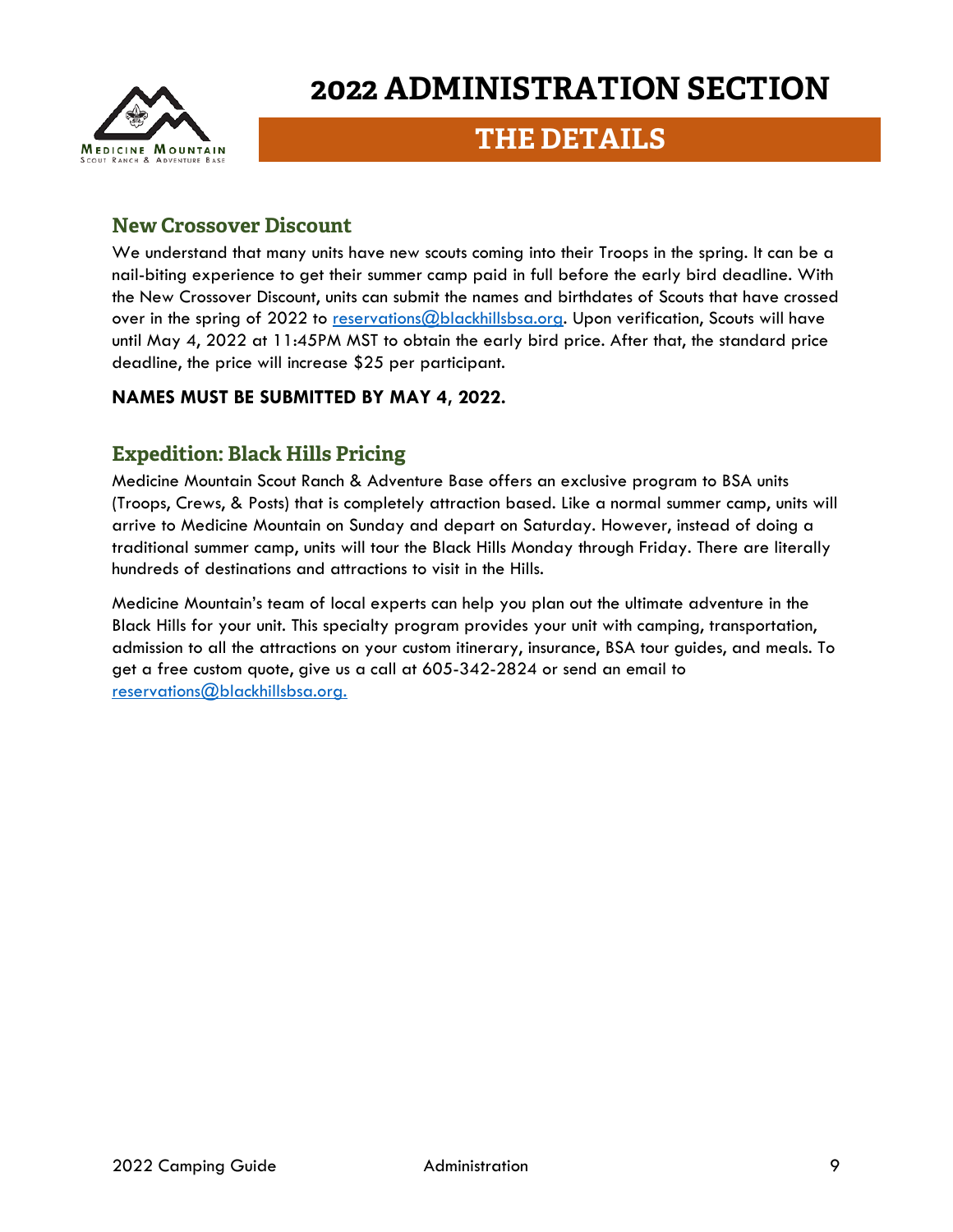

### **THE DETAILS**

#### <span id="page-9-0"></span>**Initial Deposits & Unit Registrations**

Once your Troop has booked its registration to attend Summer Camp for the 2022 season an initial deposit of \$25 per registered youth and \$10 per registered adult leader is due within 10 days of booking the registration.

- Partially completed & submitted registrations do not guarantee a spot at camp.
- Merit Badge class selection will open once an individual registration is paid in full. For example this means if one scout from your unit is paid in full by January  $3<sup>rd</sup>$ , 2022 then that scout will have access to begin the process of selecting merit badge classes.
- Parent Portal access can be set up by the registration contact. The Parent Portal allows an individual Scouts Parent / Guardian to make payments & schedule merit badges for their scout. On your unit registration page to turn on the Parent Portal look on the right side of the page, there is a drop-down menu where you can select to use Parent Portal. The setup of Parent Portal is located by selecting the "More" drop-down menu and selecting Parent Portal. After clicking the Parent Portal link the Parent Portal set-up screen opens up with all of the available options. If you have any questions about using / setting up Parent Portal please call the Black Hills Area Council office at 605-342-2824.

#### <span id="page-9-1"></span>**MMSR Informational Webinars**

Each unit attending our 2022 summer camp will be required to attend one of three webinars hosted by our Camp Management team. The dates and times are listed below. All three webinars will cover the same content and a Q&A session will follow each webinar. Questions asked at each webinar with their associated answers, will be posted on our website.

These webinars are intended to go over the details, upcoming deadlines, give units suggestions and tips, and answer any questions you have. A call-in number or web address will be communicated in advance of these webinars. We recommend that the Scoutmaster or Summer Camp Scoutmaster, Senior Patrol Leader, and your Troop Treasurer attend these webinars. These webinars are public and are open to anyone to attend.

**2022 Summer Camp Webinars** March 9, 2022 at 6:30PM MST April 13, 2022 at 6:30PM MST May 18, 2022 at 6:30PM MST June 1, 2022 at 6:30PM MST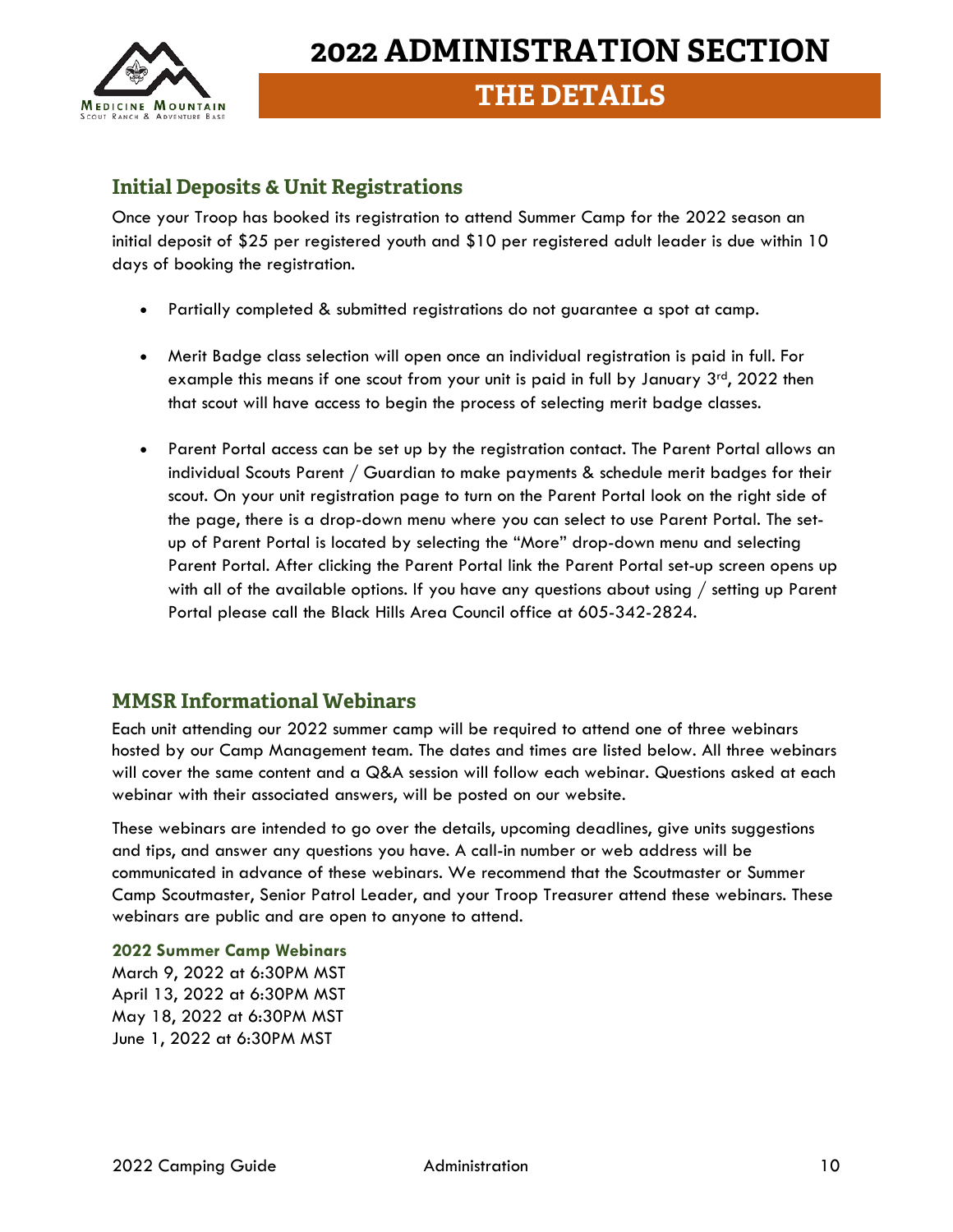$\overline{a}$ **MEDICINE MOUNTAIN** 

# **2022 ADMINISTRATION SECTION**

### **THE DETAILS**

## <span id="page-10-0"></span>**Refund Policy**

All refunds must be requested in writing. Refund requests must be made on the schedules listed below. Please note that we make equipment, vehicle maintenance, hire our staff, order supplies and make food purchases based on the number of participants that you have reserved with us. As we make our purchases and hire our staff, those funds are no longer available for refunds. **Refunds are not available for vacations, sports, band, events, summer school, school events or changing one's mind.**

All refunds must be requested in writing by email or written letter by the dates specified below.

- **\$50 per person is non-refundable for individual cancellations.**
- **10% of fees incurred are non-refundable for entire unit cancellations. This fee will also apply if camp is cancelled due to unforeseen circumstances to cover administrative costs.**
- Tracking overpayments, if any, is the responsibility of the unit. The refund of any overpayments must be requested before the unit's departure from camp. After their departure from camp, the unit will forfeit any overpayments.
- Unit paid fees are only transferable within the same unit to a Scout or adult leader not currently registered for that specific activity. Medicine Mountain high adventure fees are not transferable to individuals in the merit badge program.
- If a refund request is approved,

• Mail written refund requests to

o refund checks will be issued to the Unit Registration Contact via check 30 calendar days from the end of summer camp.

Black Hills Area Council Attn: Refund Committee 144 North Street Rapid City, SD 57701

• Email refund requests to: [reservations@blackhillsbsa.org](mailto:reservations@blackhillsbsa.org)

| <b>Written Requests made:</b>                                                           | <b>What is Refundable</b>                                                                                                                                                     |
|-----------------------------------------------------------------------------------------|-------------------------------------------------------------------------------------------------------------------------------------------------------------------------------|
| 30+ days before the start of your units<br>week at summer camp.                         | Everything less \$50 non-refundable per<br>individual or 10% of total fees paid for<br>entire group cancellation                                                              |
| 10 to 29 days before the start of the event.                                            | \$200 refundable per person even for<br>entire group cancellations                                                                                                            |
| 9 days and under prior to, during or after<br>camp                                      | No Refund                                                                                                                                                                     |
| Until the start of camp for all medical issues<br>documented by a Medical professional. | <b>TBD</b><br>A minimum of \$50 is non-refundable. The<br>remaining paid balance may be refunded in<br>full for a medical issue upon the approval of<br>the refund committee. |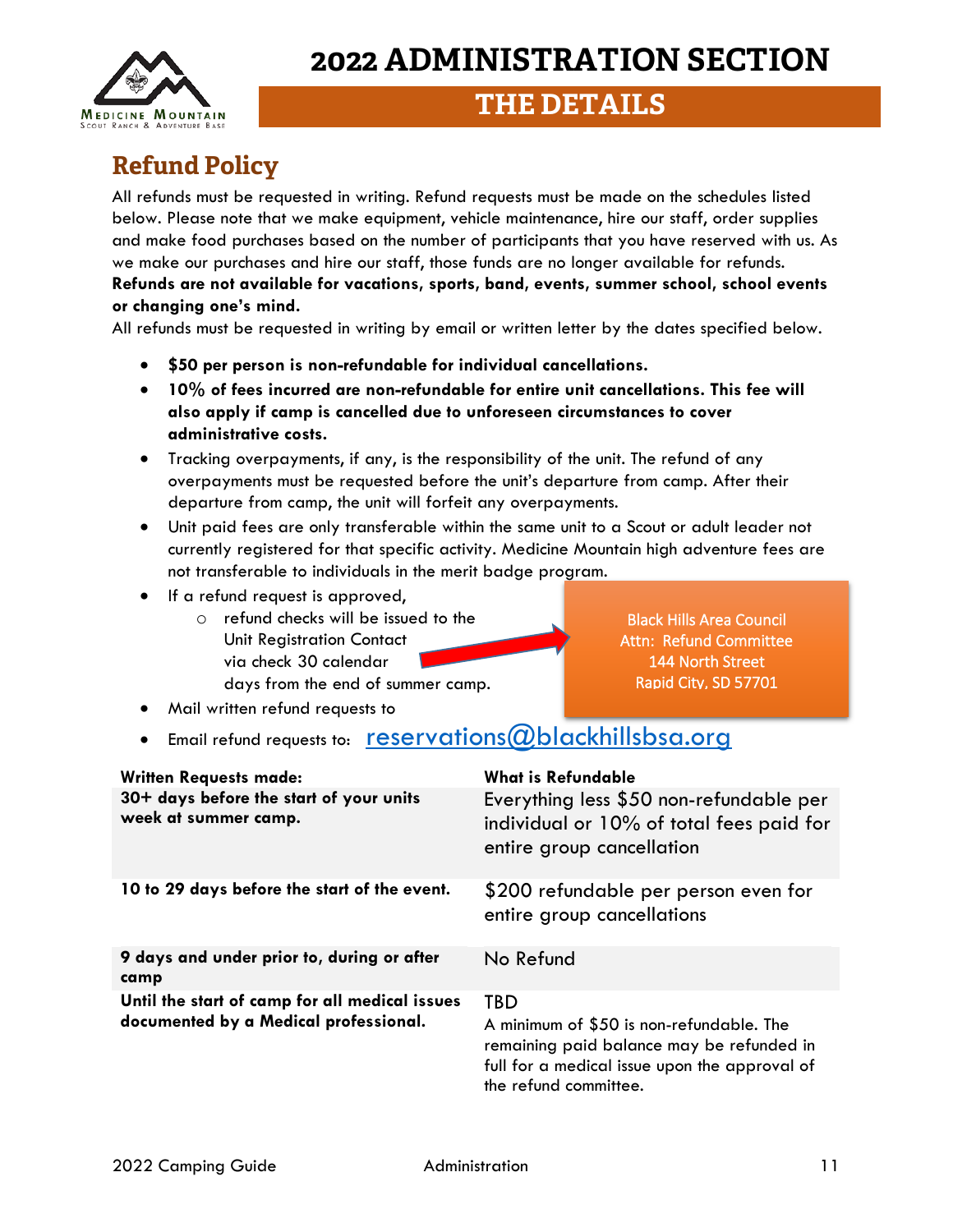

### **THE DETAILS**

### <span id="page-11-0"></span>**Dates**

#### <span id="page-11-1"></span>**Session Dates**

| Week 1                              | June $12 - 18$ , 2022  |
|-------------------------------------|------------------------|
| Week 2                              | June $19 - 25$ , 2022  |
| Week 3                              | June 26 - July 2, 2022 |
| <b>Cub / Webelos Overnight Camp</b> | July $6 - 9$ , 2022    |
| Week 4                              | July $10 - 16$ , 2022  |
| Week 5                              | July $17 - 23$ , 2022  |

#### <span id="page-11-2"></span>**Important Dates**

**March 16, 2022 11:45PM MST** Early Bird Deadline **March 9, 2022 6:30 PM MST** Camp Orientation Webinar **April 13, 2022 6:30 PM MST** Camp Orientation Webinar **May 4, 2022 11:45 PM MST** Standard Pricing Deadline **May 4, 2022 11:45 PM MST** Crossover Discount Deadline **May 1, 2022 11:45 PM MST** Menu Selection Deadline **May 18, 2022 6:30 PM MST**<br> **Starteger Comp Orientation Webinar**<br>
Camp Orientation Webinar

**May 1, 2022 11:45 PM MST** Special Dietary Requests Deadline **Camp Orientation Webinar** 

• Webinars will be recorded and uploaded as an attachment on your units registration page for camp. Each webinar will cover new items that the units need to be thinking about as the start of camp gets closer.

### <span id="page-11-3"></span>**Contacts**

Have a question? Need some help? Reach out to our team!

<span id="page-11-4"></span>**Stewart Smith, Council Program Director** Ph. 605-342-2824 Fax: 605-342-2826 Email: [Stewart.Smith@Scouting.org](mailto:Stewart.Smith@Scouting.org)

<span id="page-11-5"></span>**Brent Nelson, Ranger** Ph. 605-381-2522 Email: [Brent.Nelson@Scouting.org](mailto:Brent.Nelson@Scouting.org)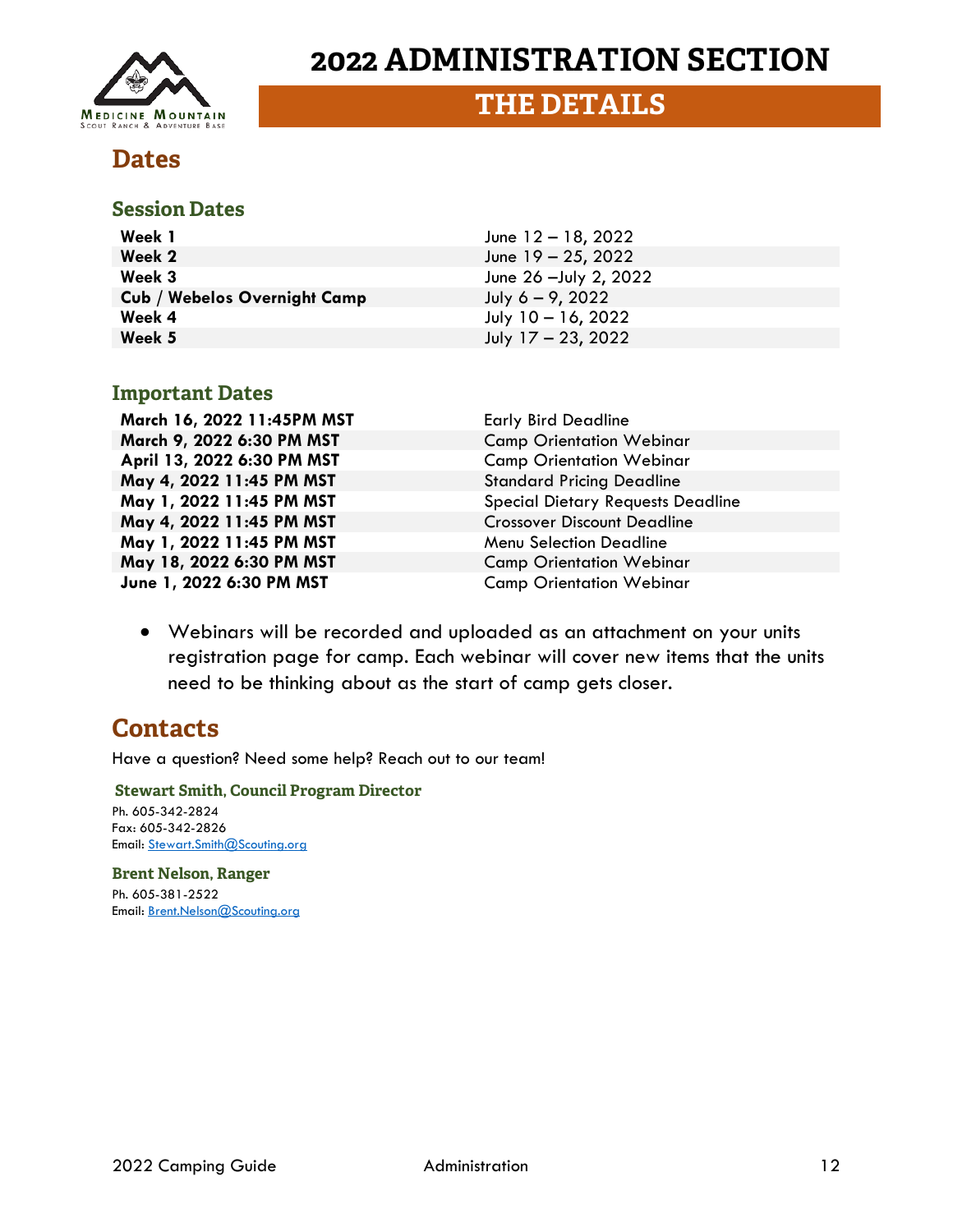

### **REGISTRATION SYSTEM**

### <span id="page-12-0"></span>**Registration System**

**BEFORE STARTING THE REGISTRATION PROCESS, PLEASE HAVE IN MIND THE NUMBER OF SLOTS (YOUTH & ADULT) YOU WOULD LIKE TO RESERVE. ONLY RESERVE SLOTS YOU KNOW YOU CAN FILL. ONCE A SLOT HAS BEEN RESERVED, THERE IS A \$50 NON-REFUNDABLE FEE ASSOCIATED WITH REGARDLESS OF THE AMOUNT PAID ON THE SLOT. YOU CAN ALWAYS ADD SLOTS DOWN THE ROAD. BE CAUTIOUS WHEN MAKING YOUR INITIAL REGISTRATION.**

#### <span id="page-12-1"></span>**Making Your Initial Registration**

- 1. Navigate to [camp.blackhillsbsa.org](https://camp.blackhillsbsa.org/)
- 2. Under the "Reservations" tab, select "2022 Summer Camp."
- 3. Select which week your unit would like to attend camp.
- 4. Select the amount of youth, adults, and partial week adults you will be bringing to camp.
	- a. For Example; your unit would like to make a registration for 20 youth and 8 adults. 2 of your adults are coming in for Friday to help transport Scouts back home. Below is what you would select for each registration type.
		- i. Summer Camp Youth: 20
		- ii. Summer Camp Adult: 6
		- iii. Partial Week Adults: 2
- 5. Click the "Register Now" button.
- 6. Under "Register as Guest," enter the contact information for your registration. This individual will receive all communications from the Medicine Mountain Scout Ranch & Adventure Base. Typically, this would be your summer camp coordinator or Scoutmaster.
- 7. Click "Register as Guest" at the bottom of the form.
- 8. Select your council, unit type, and enter your unit number.
- 9. Select your unit's campsite preferences. All campsites displayed will be able to accommodate the size of your unit based on the numbers entered in step 4.
- 10. Enter any special needs in the "Campsite Preference Comment" box. Needs such as needs "handicap accessible site needed" or "unit leader with CPAP."
- 11. Enter phone numbers and the address for your unit's reservation contact.
- 12. Click "Continue."
- 13. You will now be on the "Attendees" tab of your reservation.
- 14. Enter attendee information by clicking on each attendee. This information does not need to be filled out at the time of booking. However, your unit will need to enter in all the information as summer camp approaches (including merit badge selection).
- 15. Click on the "Checkout" tab.
- 16. Please verify all information on this screen. You will be required to submit a \$25/youth and \$10/adult deposit. The "Paying Now" column will automatically populate with the required deposit.
- 17. After the information has been verified, click "Begin Checkout" located near the top of the page. It has a red arrow pointing to it.
- 18. Review and accept the policies and click "Next."
- 19. Enter a Billing name and address for your unit. This could be the reservation contact.
- 20. Click "Next."
- 21. Select your payment option. Then choose to pay with credit/debit card or by mailing in a check.
- 22. Click the checkbox saying you understand and agree to the listed items and click "Book Registration." Your registration contact will receive a confirmation email.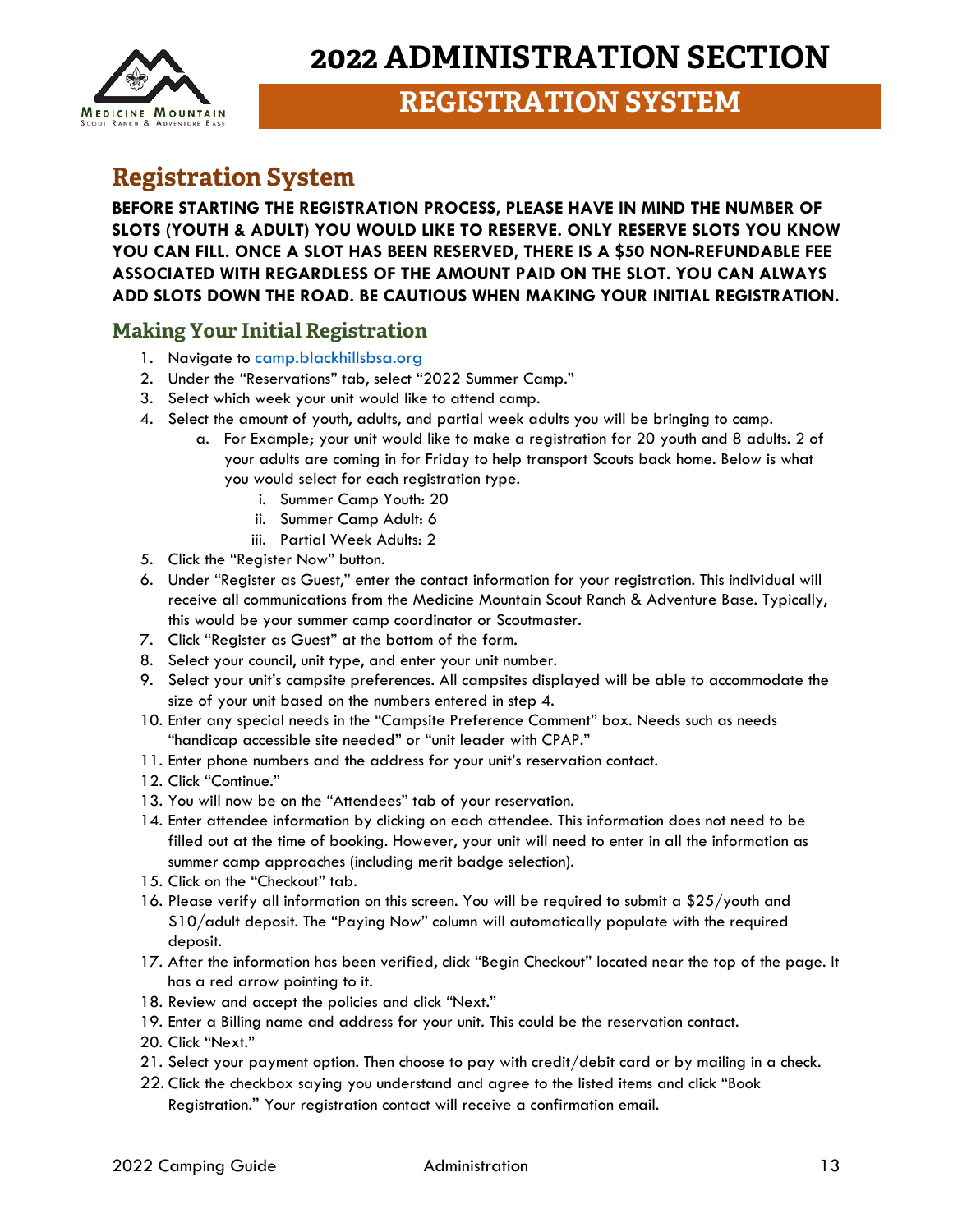

### **REGISTRATION SYSTEM**

#### <span id="page-13-0"></span>**Adding Additional Youth & Adults to Your Registration**

- 1. Navigate to [camp.blackhillsbsa.org](https://camp.blackhillsbsa.org/)
- 2. Under the "Reservations" tab, select "Existing Reservation Login"
- 3. Enter your registration contact's email address and your registration number. The registration number can be found in the confirmation email, sent to your registration contact from when your unit initially made the registration.
- 4. Click "Login."
- 5. You will now be on the "Summary" tab of your registration.
- 6. Click "add additional attendees." It has a green add symbol and scout shown to the left of it.
- 7. Select how many youth and adults you would like to add to your registration and click "Add Attendees."
- 8. Navigate to the "Attendees" tab, located the newly added slots and select them. Fill in information about these individuals.
- 9. Once done, navigate to the "Make a Payment" tab. You will need to pay any due fees for the newly added individuals.
- 10. After the information has been verified, click "Begin Checkout" located near the top of the page. It has a red arrow pointing to it.
- 11. Review and accept the policies and click "Next."
- 12. The billing name and address will already be filled in.
- 13. Click "Next."
- 14. Scroll down and select your payment option. You can choose to pay with credit card or by check.
- 15. Click the checkbox saying you understand and agree to the listed items and click "Book Registration." Your registration contact will receive a confirmation email.

**Special Note: Newly added attendees are not booked until payment has been received. This means that any merit badge selections will not be locked in.**

#### <span id="page-13-1"></span>**Removing Youth & Adults from Your Registration**

- 1. Call our team at (605) 342-2824 or email [reservations@blackhillsbsa.org](mailto:reservations@blackhillsbsa.org) with your removal requests.
- 2. All removals and cancellations are subject to our refund schedule & policy. The refund schedule and policy are non-negotiable.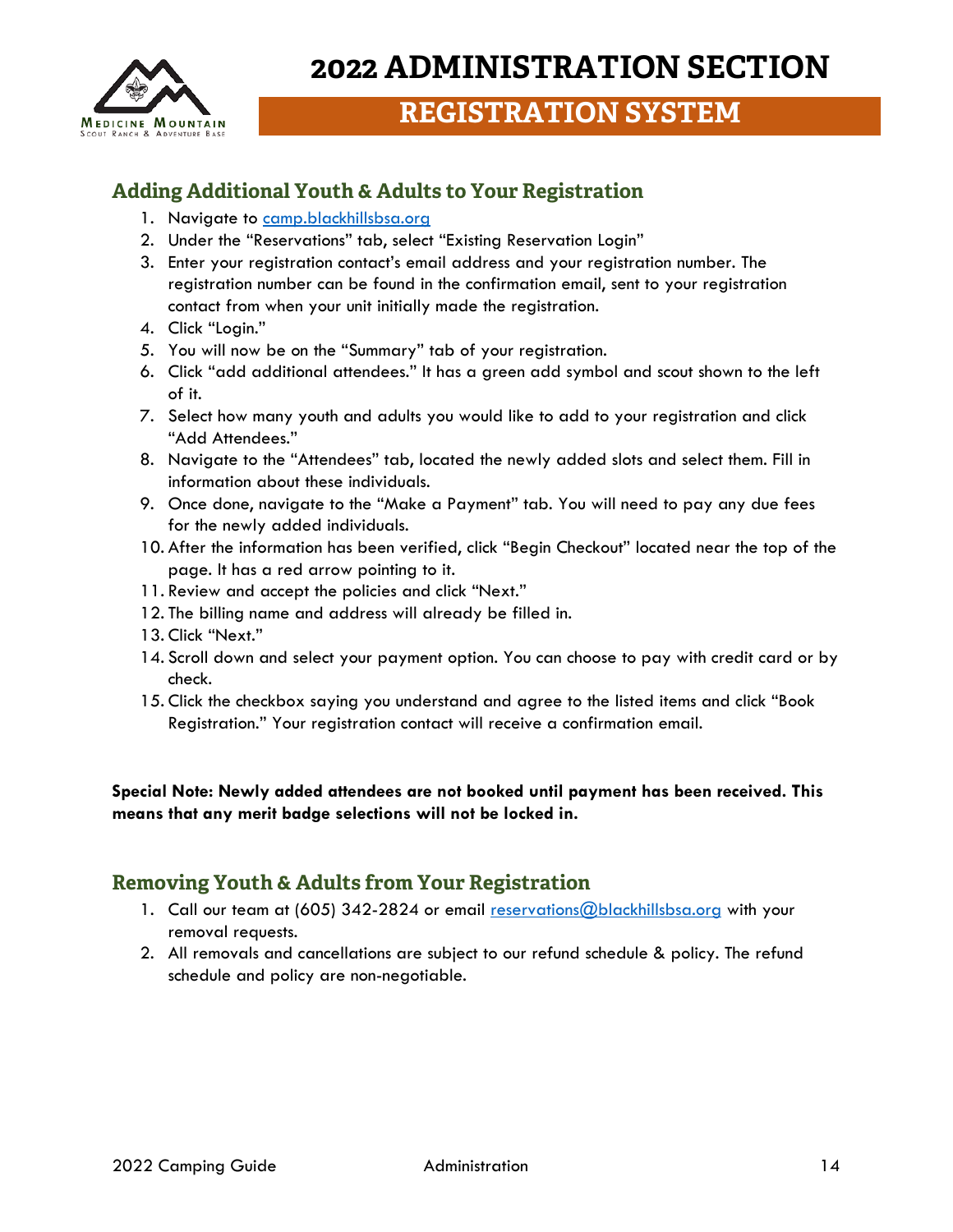

## **REGISTRATION SYSTEM**

#### <span id="page-14-0"></span>**Enabling Parent Portal**

Parent portal allows the registration contact to provide the parents in your unit with access credentials so they can make payments and complete data entry for their scouts. This is a new feature in the online registration. Here is how it works:

- 1. Navigate to [camp.blackhillsbsa.org](https://camp.blackhillsbsa.org/)
- 2. Under the "Reservations" tab, select "Existing Reservation Login."
- 3. Enter your registration contact's email address and your registration number. The registration number can be found in the confirmation email sent to your registration contact, from when your unit initially made the registration.
- 4. Click "Login."
- 5. You will now be on the "Summary" tab of your registration.
- 6. Click on 'Parent Portal' drop down on the right side of the page.
- 7. Click the "Use Parent Portal" checkbox, which automatically generates a set of login credentials for each attendee on this registration.
- 8. Next to access the "Parent Portal Credentials" go to the "More" drop-down button, Click the Parent Portal and on this screen click the "Parent Portal Credential" button which generates a report showing each set of login credentials. This report can be printed on Avery 5395 labels or to standard paper and cut into cards.
- 9. If you want to prevent parents from making payment or seeing the event fees, uncheck the "Prevent parents from making payments or seeing event fees" checkbox. Parents will not see any financial details or be able to apply for payments.
- 10. If you, the registration contact, want to prevent parents from choosing or changing class and merit badge selections, uncheck the "Allow Parent Portal class selection" checkbox below.
- 11. If you do allow parents to change class or merit badge selections, you will be prompted with another checkbox that allows you to be notified via email when a parent has made changes to their class or merit badge selections.
- 12. When a parent makes a payment, both you and they will receive an email notification of the payment.
- 13. Check the "Send me a registration summary email" checkbox to receive a summary email showing the amount paid and data entry status. Use the day's checkboxes to determine which day(s) you want to receive the summary email. The email will show the payment status and required data entry field status for each attendee. For example, if first and last name are required fields and an attendee has not completed those, you will see that it has not been completed yet.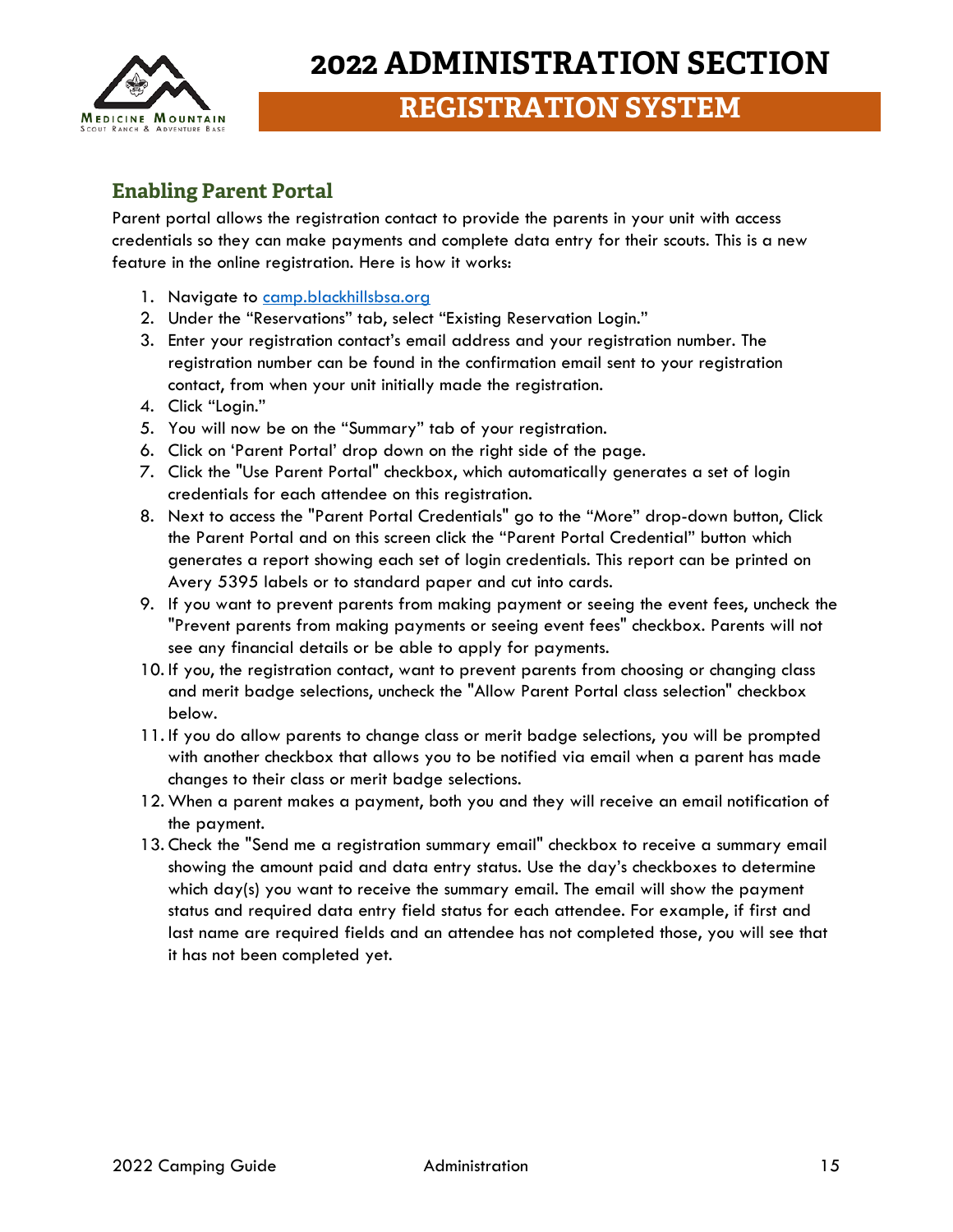

## **CAMP POLICIES**

## <span id="page-15-0"></span>**Camp Policies**

Scouts and their leaders at camp are expected to live by the Scout Law at all times. Troop leaders are expected to instill this law in their Scouts and serve as an example to them. In addition to abiding by the Scout Law, Medicine Mountain Scout Ranch & Adventure Base has set forth the following policies. We thank you for your cooperation and understanding in helping us maintain high standards of conduct.

#### <span id="page-15-1"></span>**Alcohol and Drugs**

The use of alcoholic beverages and controlled substances is prohibited on any property that is owned or operated by the Boy Scouts of America. This policy will be strictly enforced for all those who use or visit our camp facilities. Violations will result in expulsion from camp and/or will be reported to authorities. Please note that marijuana is not legalized for use in the state of South Dakota.

#### <span id="page-15-2"></span>**Tobacco**

The use of tobacco products by anyone under the age of 18 will not be tolerated. BSA requires that adults use only the designated smoking area in the parking lot, away and out of sight from any youth camper or youth staff member. Possession or use of a vaporizer by youth is not allowed. Adults, please treat this like you would any other tobacco product

#### <span id="page-15-3"></span>**Disposable Plates, Bowls, Cups, Etc.**

Medicine Mountain Scout Ranch & Adventure Base is proud to strive for 100% recycling. To assist in our efforts, units utilizing disposable plates, bowls, and cups must use paper products. Please bring your own trash containers and black trash bags for trash. Medicine Mountain will provide clear trash bags for recycling containers only.

#### *Please Do not bring styrofoam or non-recyclable plastic products.*

#### <span id="page-15-4"></span>**Vehicles**

No vehicles are allowed in camp during camp operation. Troop trailers and gear are transported to your campsite by your unit. A maximum of 1 vehicle per unit will be permitted on property at a time. Troop vehicles will be permitted to enter camp starting after Friday's closing campfire to remove their Troop trailer and gear. A maximum of 1 vehicle per unit will be permitted on property at a time. If non-camp vehicles are observed in camp throughout the week, a \$100 fine will be billed to the unit, per vehicle, per day. This fine is not pro-rated and non-negotiable.

#### <span id="page-15-5"></span>**Uniforms**

Scouts should be in class A uniform for assemblies, flag ceremonies, campfires and other ceremonies where uniforms are appropriate. Otherwise, we recommend a troop t-shirt or camp shirt be worn for other activities.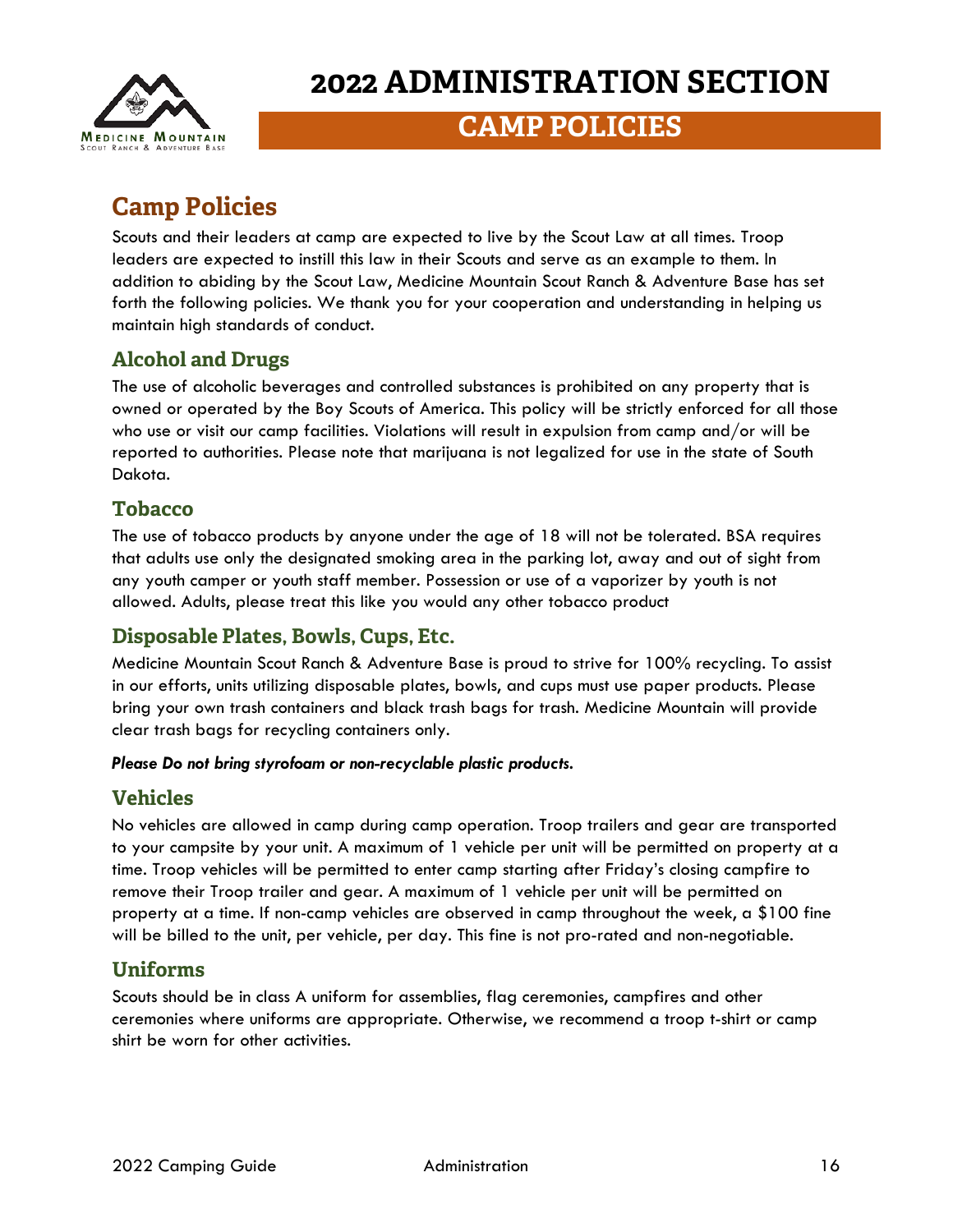

### **CAMP POLICIES**

#### <span id="page-16-0"></span>**Pets & Animals**

No Pets of any kind are permitted on camp property at any time. Please do not bring your pet from home. Be sure to inform any visitors, parent drivers, or guests that they should also leave their pet at home. The BSA makes only one exception to this for resident Camp Rangers and their families. An additional exception can be made for service animals with appropriate paperwork.

#### <span id="page-16-1"></span>**Requirements for Participation**

To qualify for participation in Medicine Mountain Scout Ranch & Adventure Base activities, all campers, youth, and adult, must have a completed and current Personal Health and Medical Record. ("Current" is defined as being signed by a doctor, or approved medical practitioner, within 12 months of the day your unit departs camp.) There are no allowable exceptions to this rule. **Children and/or siblings of those registered for a specific program, including Cub Scouts, are not permitted to attend unless the program has been specifically designed with adequate facilities to handle them.**

#### <span id="page-16-2"></span>**Adult Leadership**

Two adult leaders per unit must be on-site at all times. Both leaders must be over the age of 21; registered as leaders with the Boy Scouts of America. If proper adult leadership cannot be arranged for, the unit could be sent home. (If your unit is having difficulty finding 2 leaders, please contact the Camp Director as soon as possible so we can assist you in finding a second leader or arrange for a surrogate leader.)

#### <span id="page-16-3"></span>**Provisional Scouts**

Scouts who are unable to attend with their unit may attend camp as a provisional Scout. Prior to camp, we will refer provisional Scouts to units that are willing to host them for the week. Scouts will not be allowed to check into camp unless accompanied by a unit. Please let us know if your unit is willing to host a provisional Scout. Please make sure to have at least one registered leader with your provisional scouts stay at camp with the partner troop they will be with for the week.

#### <span id="page-16-4"></span>**Security Wristbands**

The security and safety of all of our campers are paramount. All campers, youth, and adult will receive a wristband with their unit number, campsite and week of camp pre-printed on it upon check-in. Thereafter, anyone in camp without a wristband or a recognizable staff member will be treated as a trespasser and dealt with accordingly by camp management and/or the authorities.

#### <span id="page-16-5"></span>**Age Restrictions**

In accordance with BSA policy, certain activities are restricted to or are recommended for, Scouts age 13 or 14, and older. For those activities, the age determination is based on the Scout's age as of their arrival at camp. Restricted activities include High Adventure programs and some shooting sports activities.

#### <span id="page-16-6"></span>**Telephone**

There is only one phone line in camp, and it is reserved for official camp business and emergencies. Adults who need to use the phone should place their call using their cell phone provider. Typically, cell plans that operate on Verizon or AT&T have the best success with service.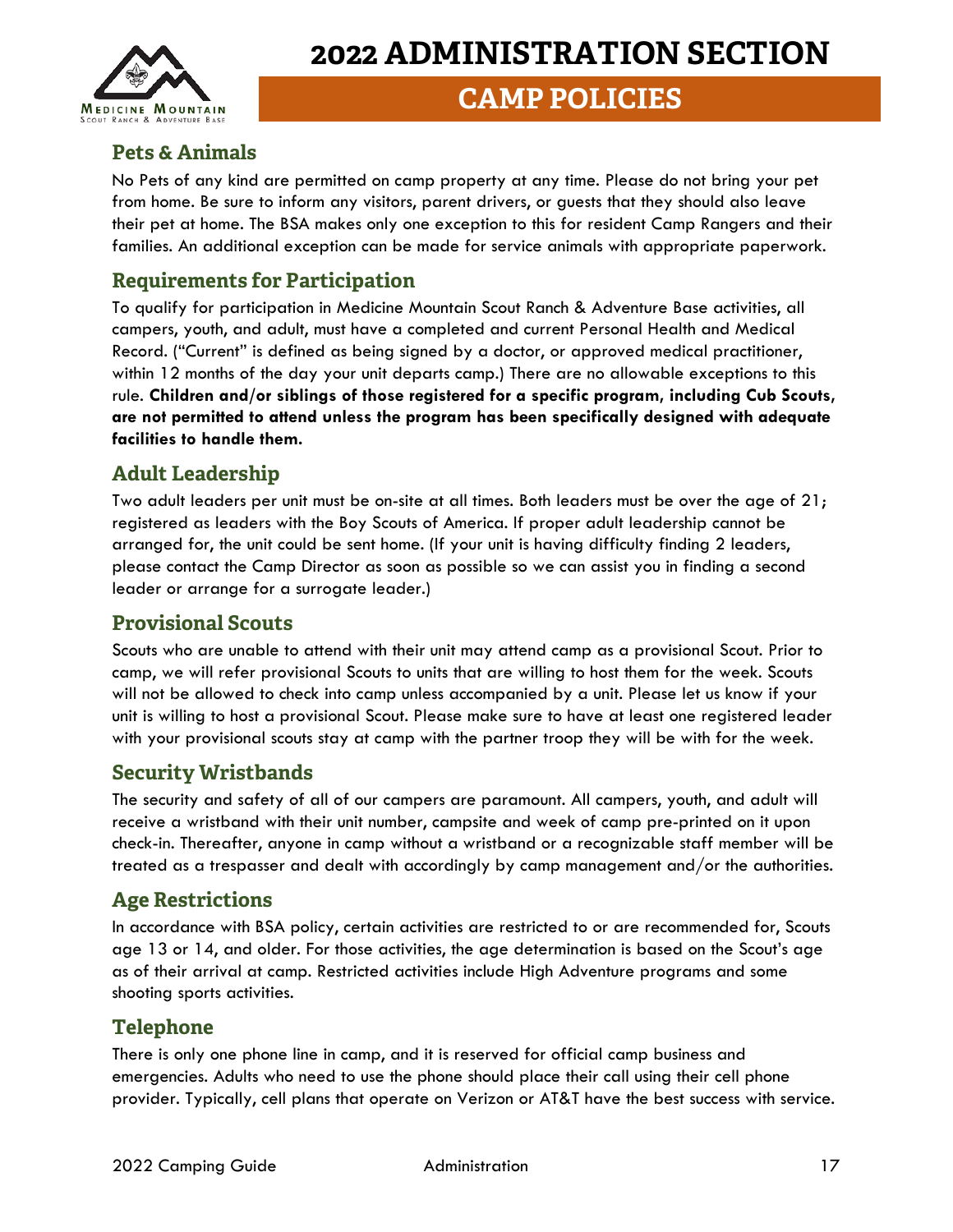

### **CAMP POLICIES**

#### <span id="page-17-0"></span>**WIFI Network**

Medicine Mountain Scout Ranch & Adventure Base has 7 WIFI hotspots for unit leaders to utilize. Medicine Mountain utilizes network monitoring software to monitor internet usage and activity. Please be aware that camp management has the right to throttle the internet or cut-off service with no warning. Typically, this will occur during special situations such as times when severe weather is approaching the property. This allows our camp management team to have maximum bandwidth to monitor the situation and to keep our campers safe.

The Medicine Mountain WIFI network is password protected. Alternatively, there are a limited number of computers available in our leader's lounge for adults to utilize to check requirement statuses of Scouts. No youth will be permitted to utilize the WIFI network or computers in the leader's lounge.

#### <span id="page-17-1"></span>**Firearms**

No firearms, ammunition or archery equipment of any sort may be brought to camp. Medicine Mountain Scout Ranch & Adventure Base provides all necessary shooting sports equipment and ammunition.

#### <span id="page-17-2"></span>**Fireworks**

All types of pyrotechnics (smoke bombs, sparklers, aerial fireworks and other match lit items) are strictly prohibited on camp property per BSA policy and U.S. Forest Service regulations.

#### <span id="page-17-3"></span>**Trailers & Truck Beds**

No one is permitted to ride on a trailer or in the back of a truck bed. Remember, it is only a seat if it has a seat belt. Please see the Guide to Safe Scouting for additional information.

#### <span id="page-17-4"></span>**Expulsion for Behavioral Reasons**

Campers sent home for behavioral reasons will not have any portion of their camp fee refunded.

#### <span id="page-17-5"></span>**Unpaid Fees**

All unpaid fees are due upon arrival prior to setting your camp up or taking your tour. The final amount that your troop owes is determined by the Business Manager based upon your online reservation. Transaction logs of all payments may be viewed 24/7 by visiting your online reservation.

#### <span id="page-17-6"></span>**Partial Week Adults**

Medicine Mountain strongly encourages units to bring adults that can stay for the duration of camp. However, if it is necessary that an adult must be swapped with another adult mid-week we provide a price reduction for the adults involved in the swap. Partial week adults will receive a special color wristband depending on which half of the week they are staying to denote their status. Units that are found to keep partial week adults more than half a week will be charged fee of \$200.00 per adult in addition to their reduced registration price.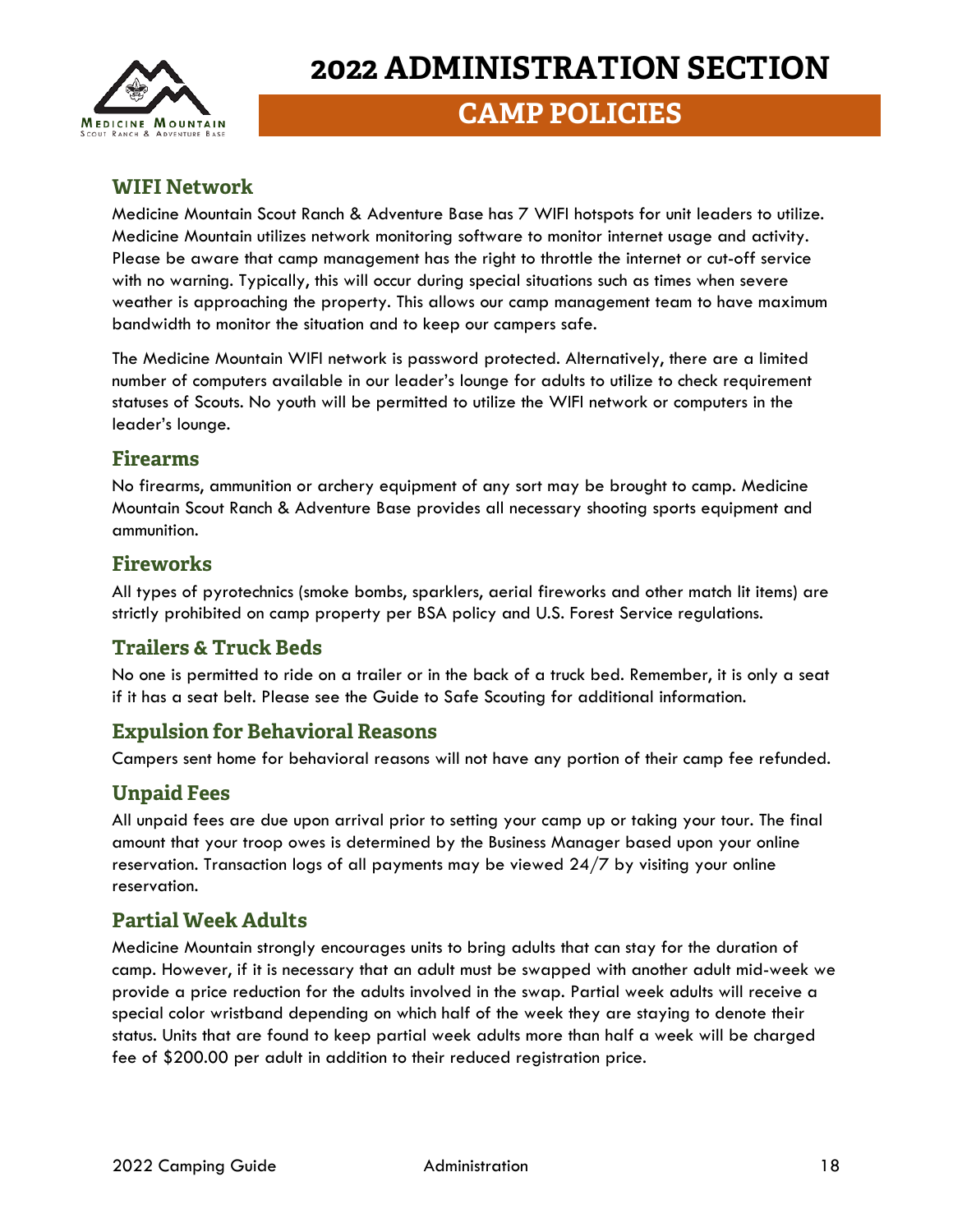

### **CAMP POLICIES**

#### <span id="page-18-0"></span>**Initiations**

Older Scouts sometimes feel that new Scouts should be "initiated into the troop with a physical activity or another embarrassing stunt." Leaders should be alert to this possibility and direct the Scouts' efforts into meaningful programs. Behavior such as snipe hunts, running the gauntlet, belt line, or similar punishment has no place in Scouting and is not permitted.

#### <span id="page-18-1"></span>**Infectious Disease**

Camp is a tight community where pathogens can spread rapidly. It is extremely important that units immediately report all illness to our health officers. If a participant is sick with nausea, vomiting, diarrhea, or fever prior to camp, please leave that person at home to recuperate. Camp Management and our health & safety team reserve the right to send a participant to a local health care facility to get checked-out if they suspect a participant has a health concern that could affect the health & safety of the camp.

#### <span id="page-18-2"></span>**Emergency Procedures**

On your first day in camp, emergency procedures will be explained to troop leaders and Scouts. In the event of an emergency, please notify a member of the camp staff immediately. Please do not attempt to deal with the emergency yourself, regardless of the situation. If the situation seems at all dangerous, the priority is to evacuate all Scouts and leaders from the area.

#### <span id="page-18-3"></span>**Bicycles**

Medicine Mountain encourages youth and adults to bring their bicycles to camp. Having a bike at camp is a privilege that can be taken away if the following rules are not followed. All bikers must wear a helmet when riding. Bikes are to go a safe speed (under 5 mph). Bikes must be in good working order. Camp management reserves the right to inspect any bike, at any time. They also reserve the right to restrict the riding privileges of an individual if unsafe riding practices are observed or if any rules are violated. Medicine Mountain is not responsible for any property damage, injuries, or stolen property during your stay.

#### <span id="page-18-4"></span>**Hammocks**

Medicine Mountain encourages youth and adults to bring hammocks to camp. Please remember that South Dakota weather can be very un-predictable, temperatures can fluctuate greatly in just a few hours. Hammocks are a privilege and the use can be revoked by the camp at anytime if the use of a hammock is determined to be unsafe.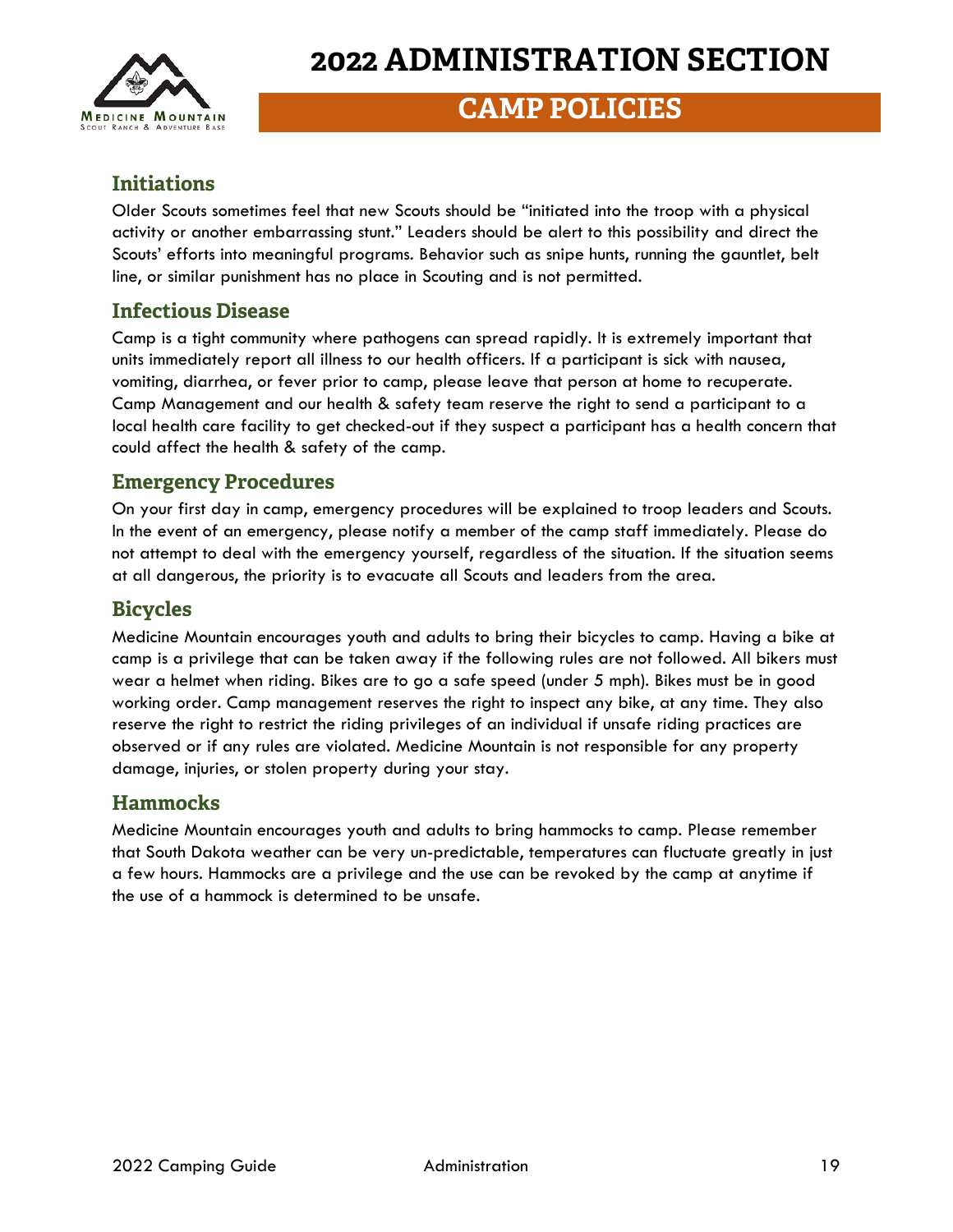

## **BEFORE LEAVING HOME**

## <span id="page-19-0"></span>**Before Leaving Home**

- Inform parents about your unit's plan
- Share Medicine Mountain's mailing address

Medicine Mountain Scout Ranch Scout Name, Unit # 24201 Bobcat Road Custer, SD 57730

- Mail sent to Medicine Mountain should always have a return address
- In order to save postage and ensure that your scout receives his letter or package, we recommend sending the week's mail with unit leadership and having them distribute at the appropriate time. Just label Day 1, Day 2, etc.
- Share the emergency number for camp with parents. 605-673-2790. This number should be used for emergencies only!
- Please do not send packages and require a signature as this may delay the arrival of the package being delivered to camp

### <span id="page-19-1"></span>**Required Documents**

- Certification and claim forms for Troop Accident & Sickness Insurance–applies to out of council units only. This is for the unit while travelling to and from camp.
- Each **youth and adult** leader must have:
	- o The BSA Annual Health and Medical Record, signed by a physician and guardian.
		- **Parts A, B & C are required for all youth and adults**
		- *Tetanus Shot record must be current with a date within last 10 years*
	- o A copy of the Family Insurance Card attached to the medical form
	- o If taking medications, the Scout's parents and the adult leaders attending should follow procedures enclosed in this publication
	- o Any program-specific forms or items (High Adventure waiver, ATV waiver)
- For Scouts to be called out for the Order of the Arrow, bring a letter from your local OA Lodge verifying the election results and giving permission for an out of council call out ceremony
- All Scouts and adults are registered (Check those new Webelos)
- Travel: all drivers must have a map to camp; all parties must wear a seat belt. Please arrive as a group
- Proof of completed Youth Protection Training for all adults attending camp with youth.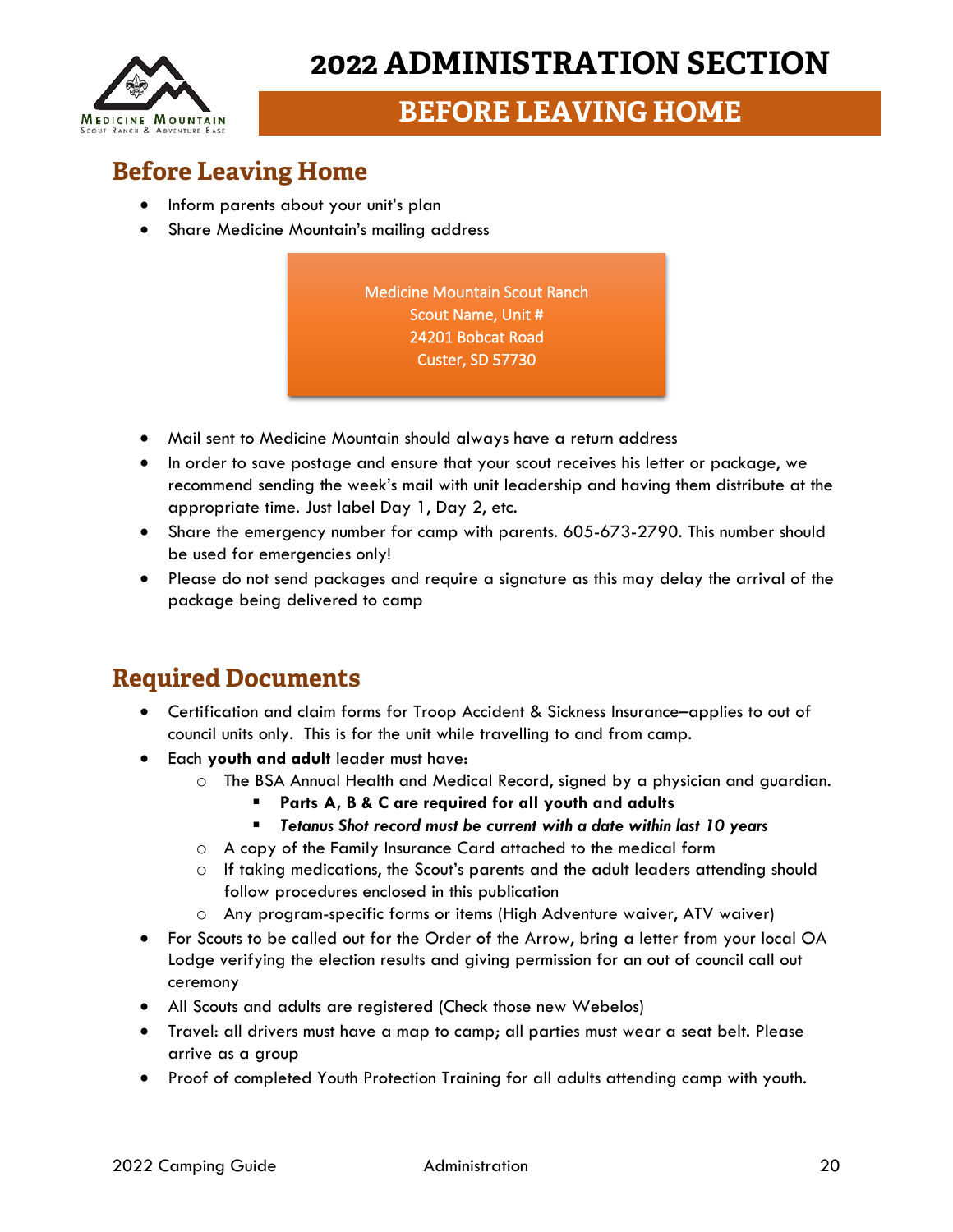

## **TRANSPORTATION ISSUES**

### <span id="page-20-0"></span>**Transportation Issues**

#### <span id="page-20-1"></span>**Early Arrivals**

Units traveling long distances sometimes need to arrive on Saturday night. There is an additional fee of \$7 per person. This fee is necessary for us to help cover the cost of the additional staffing that we will need to provide on Saturday, which is typically a day off for our Summer Camp Staff. Showers are available for your use. However, as few staff are in camp, the lake is offlimits and all program areas, trading post, commissary, training center are closed. Camp officially opens for check-in on Sunday at 1:00 p.m. Towns with grocery stores, restaurants, and attractions are within a 30-minute drive of Medicine Mountain. It is critical that you notify the reservation office of your early arrival by calling 605-342-2824 **no later than May 4, 2022,** at 11:45PM EST. The additional fee will be applied to your online reservation.

#### <span id="page-20-2"></span>**Late Arrivals**

Units arriving late must notify us in advance by sending an email to [reservations@blackhillsbsa.org.](mailto:reservations@blackhillsbsa.org) Please realize that your youth will miss program time. Your unit may even have to wait upon arrival for staff to become available. Late units will not be accommodated to the detriment of the camp program.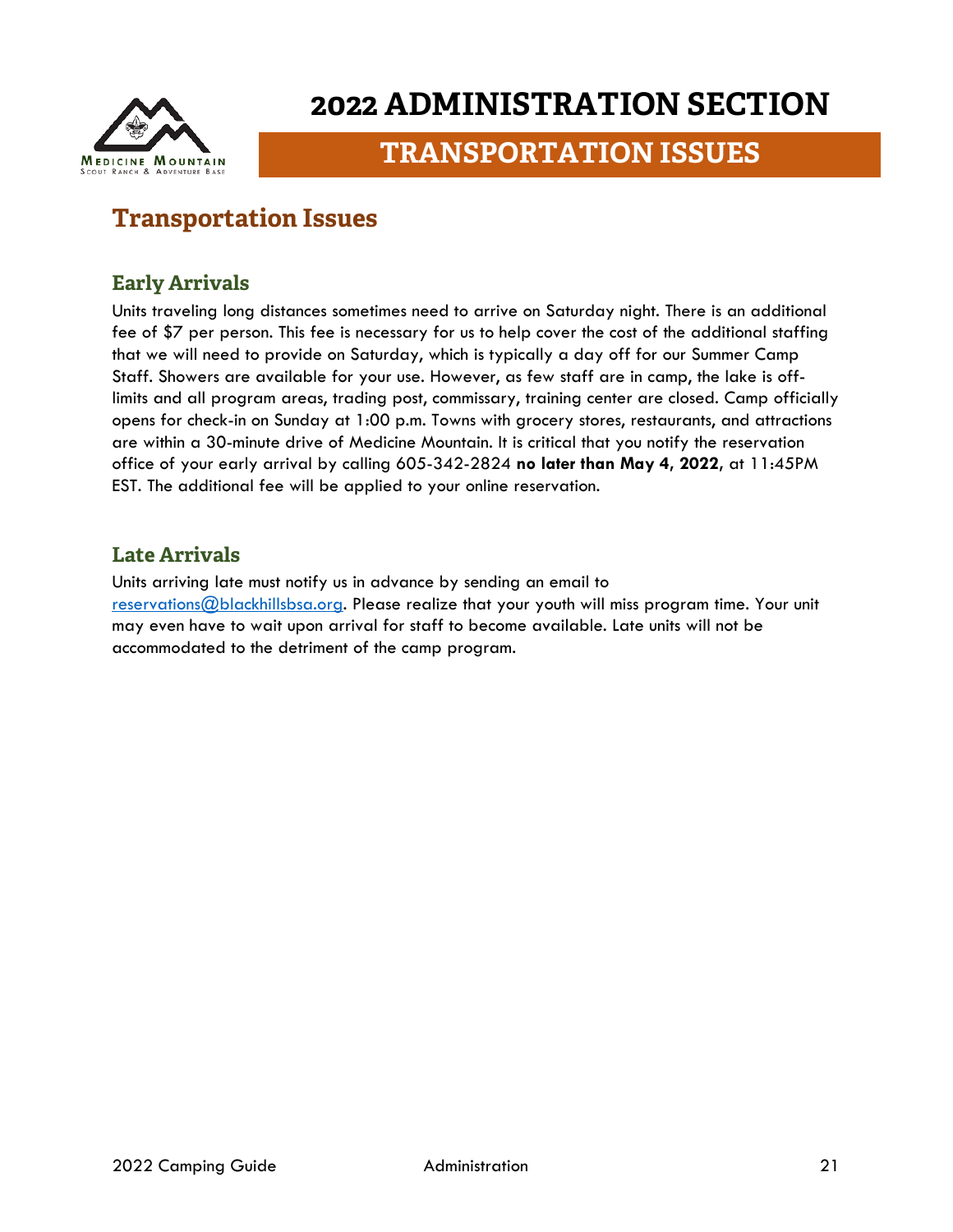

## <span id="page-21-0"></span>**Role of the Adult Leader**

All adult leaders should expect to assist the camp staff in providing a safe, fun experience for the Scouts. Leaders are:

- Responsible for maintaining unit safety and discipline always. This includes safe travel to and from camp.
- Responsible for coordinating all unit and individual activities to ensure maximum benefit to participants.
- To be aware of each youth's personal goals and objectives to promote Scouting's advancement program. For the BSA Merit Badge program, please refer to the Merit Badge Schedule and Prerequisites List (which is available in the program section).
- To participate in camp activities daily. This should include program area visits, punctual attendance at meetings and conferences, and collection of progress reports on each youth's activities.
- To be prepared to help and assist others, specifically, other camping units and staff personnel as needed. Assistance should be given in a spirit of cooperation and support but not at the expense of one's own unit.
- To monitor and evaluate unit and individual progress in camp and to provide counseling, guidance, and encouragement.
- To review the daily schedule of unit activities with fellow leaders before departure for camp. This process should include review by experienced leaders who may not be participating in the current trip but have been to Medicine Mountain Scout Ranch & Adventure Base before. There are many experienced Scouters (like your Unit Commissioner) in your district willing to assist you.
- To be sure that each adult leader and the Senior Patrol Leader complete and turn in camp evaluations. These forms are the primary means of evaluating the program and staff at each camp and they are used each week by the camp and program directors to determine if there is a problem that should be addressed immediately. In addition, they are studied in detail by members of the Camping Committee of the Black Hills Area Council to recommend improvements for the next year.
- Expected to serve as a positive role model for youth; including language, attitude, & behavior.
- Knowledgeable of all camp rules and policies.

#### <span id="page-21-1"></span>**General Discipline**

Discipline and conduct of all youth and leaders are the responsibility of the unit leaders in camp. The Camp Leadership Team is ready and willing to assist at any time with problems that might arise. Unit committees should be sure that their units camp leaders are fully trained, and they understand their responsibilities while attending summer camp.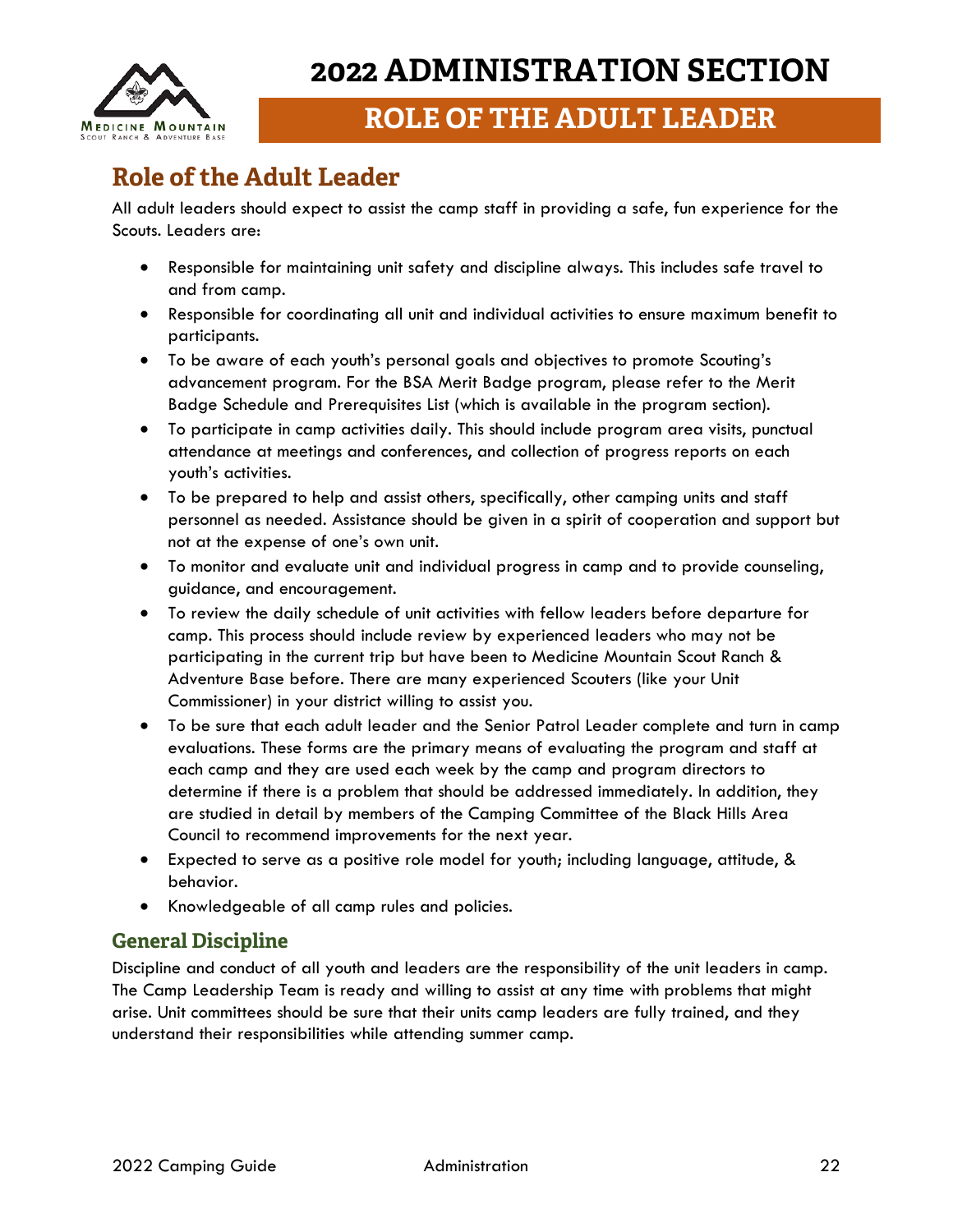

### **ROLE OF THE ADULT LEADER**

### <span id="page-22-0"></span>**Standards of Conduct for Adult Leaders**

#### <span id="page-22-1"></span>**Boy Scouts of America Policy**

Preventing child abuse has been adopted as a critical objective of the Boy Scouts of America. The assistance of every adult leader is essential to success. The guidelines listed on the next page are designed to protect Scouts against child abuse and adult leaders against misinterpretation of their intentions. Anyone who has questions should consult with the Camp Director. If faced with difficulty in complying with the guidelines and no advice is available, use common sense and the principles of the Scout Oath and Scout Law.

#### <span id="page-22-2"></span>**Guidelines for Adults and Parents**

All adult leaders in camp must endeavor to protect Scouts from (1) physical abuse, which is understood to mean the sustaining of physical injury as the result of cruel and inhumane treatment or as the result of a malicious act and, (2) sexual abuse, i.e., any act involving sexual molestation or exploitation of a Scout, by any person who has permanent or temporary care, custody or responsibility for the supervision of Scouts or a Scout.

#### <span id="page-22-3"></span>**Reporting Child Abuse**

Our camp staff has received training to deal with potential victims of any kind of child abuse. If you suspect that a Scout in camp is a victim, report this to the Camp Director immediately. South Dakota law requires that all childcare providers, including Scout leaders, must report any incidence of child abuse to child protection authorities. Any person who intentionally fails to make the required report is guilty of a Class 1 misdemeanor. The number for the South Dakota Child Protection Services is 605-394-2525. All discussion, both at camp and over the hotline will be kept confidential.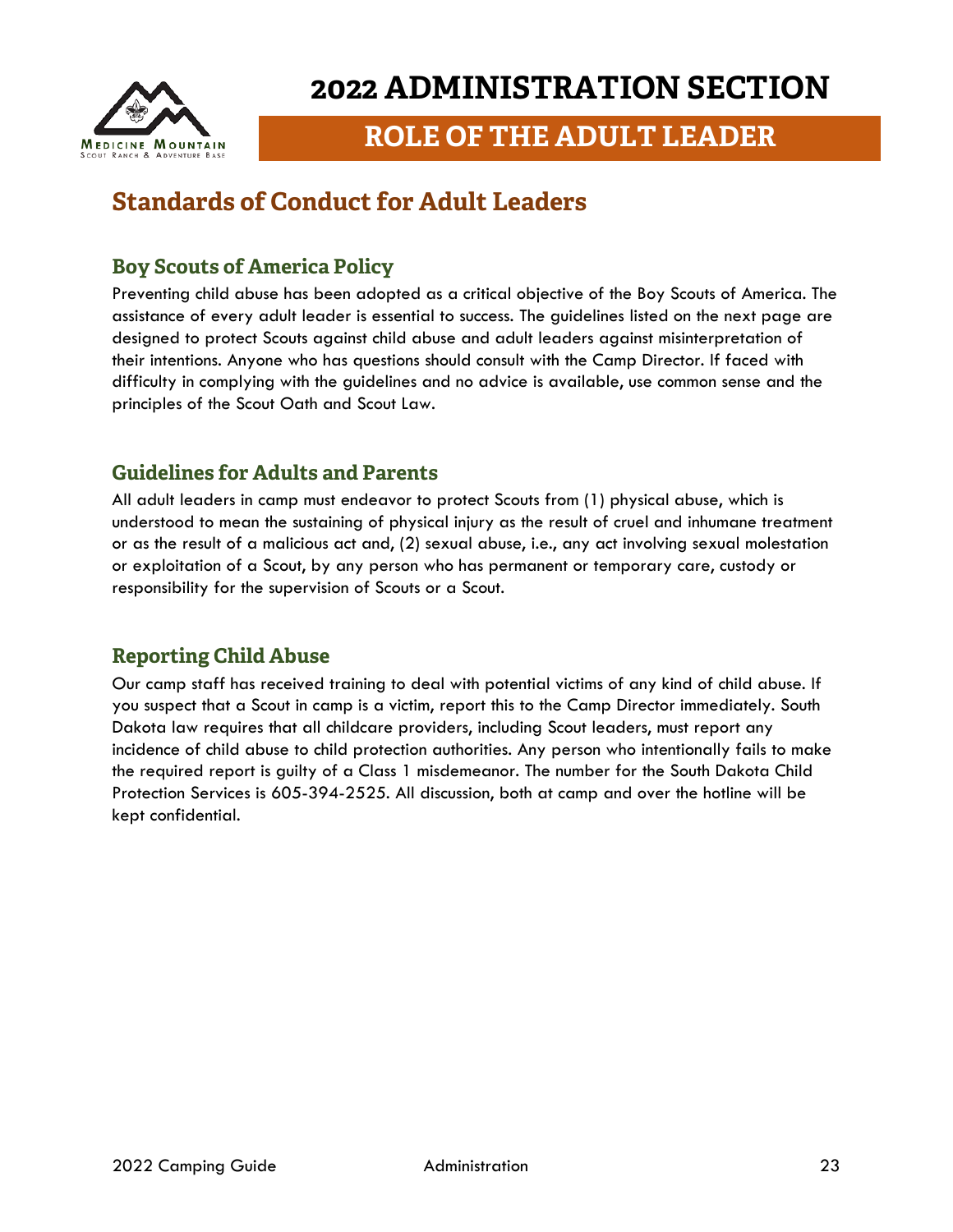

## **CAMP SECURITY**

## <span id="page-23-0"></span>**Camp Security Policy**

Our camps are extremely concerned about the welfare and safety of your son or daughter. As such, early release requests, for any reason, will only be allowed if the following steps are completed. This information is taken from the National Council's Health and Safety Guide, Security Section, copyright 1983.

- Verification must be made to assure that the person requesting release is acting as the legal parent or guardian or under the direction of the legal parent or guardian. Verification may be done by the following:
	- o Approval of the Scoutmaster.
	- o Presentation of proper identification matched with the name listed as the legal parent or guardian on the Scout's medical form.
	- o Contact via telephone with the legal parent or guardian. The telephone number used may be supplied by the Scoutmaster or obtained from the medical form.
	- o Previous arrangements made with the Scoutmaster and Camp Director by the legal parent or guardian.
- It is understood that any person who requests the early release of a Scout will abide by the policy set forth above and will complete the early release form prior to the release of the Scout.
- It is understood that a Scout will never be released to another youth under 18 years of age without verified permission from the legal parent or guardian.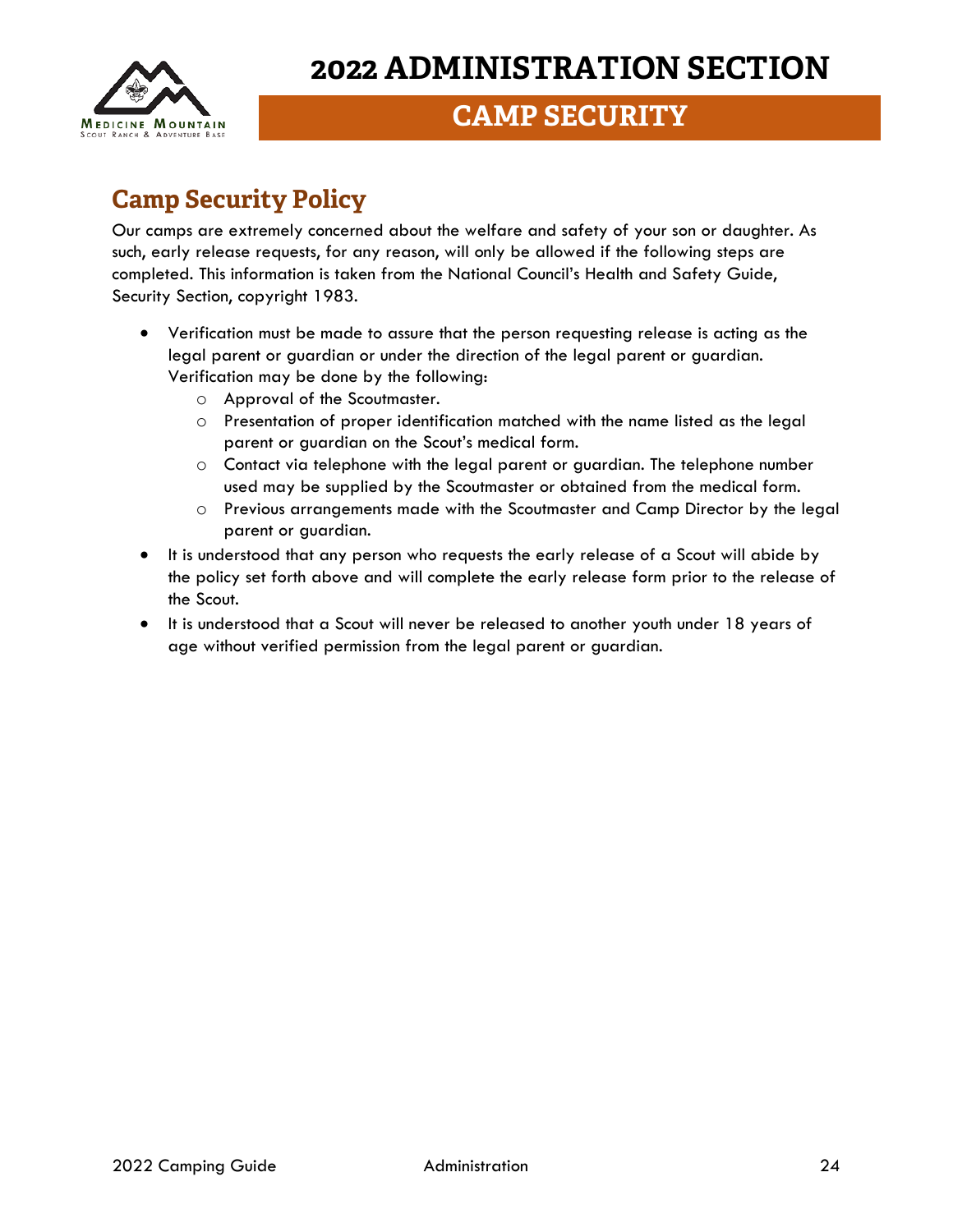

**MEDICAL SERVICES & RECORDS**

### <span id="page-24-0"></span>**Medical Services and Records**

#### <span id="page-24-1"></span>**Medical Services**

The camp health lodge is staffed 24 hours a day by qualified medical personnel. For insurance purposes and for the health and safety of all participants, all accidents, and illnesses, no matter how minor, must be reported to the Health Lodge and recorded. Arrangements have been made with the local rescue squads and hospitals to handle any medical emergencies. **National standards require that any person staying overnight must have a valid medical form. Late arrivals should report to the health lodge.**

#### <span id="page-24-2"></span>**Annual Health & Medical Record**

Every Scout and adult leader must submit a Personal Health and Medical Record upon arrival at Camp. Leaders should provide a copy of the newest version of the medical form (available online at [http://www.scouting.org/scoutsource/HealthandSafety/ahmr.aspx\)](http://www.scouting.org/scoutsource/HealthandSafety/ahmr.aspx) to each youth and adult planning to come to camp as soon as possible so that they can get their physicals completed and forms filled out properly. This record is provided as a fillable PDF, and members are encouraged to fill it out on their computer, then print the record (rather than printing the record and filling it out by hand). Doing this will improve the readability and accuracy of each member's medical information. Though this document can be saved and emailed, please be cognizant of the private information saved within the record. Please understand that the BSA Annual Health and Medical Record is the only medical form recognized by Scouting—sport, military, or other medical records may not be substituted. Tips for completing this record are also located on the above website.

#### • **ALL MEDICAL FORMS MUST HAVE A TETANUS SHOT DATE WITHIN THE PAST 10 YEARS IN ORDER TO BE CONSIDERED UP-TO-DATE.**

#### <span id="page-24-3"></span>**Medical Alerts**

Scouting activities can be physically and mentally demanding. Listed below are some of the risk factors that have been known to become issues during outdoor adventures.

- Excessive body weight (obesity)
- Cardiac or cardiovascular disease
- Hypertension (high blood pressure)
- Diabetes mellitus
- Seizures
- Asthma
- Sleep apnea
- Allergies or anaphylaxis
- Musculoskeletal injuries
- Psychological and emotional difficulties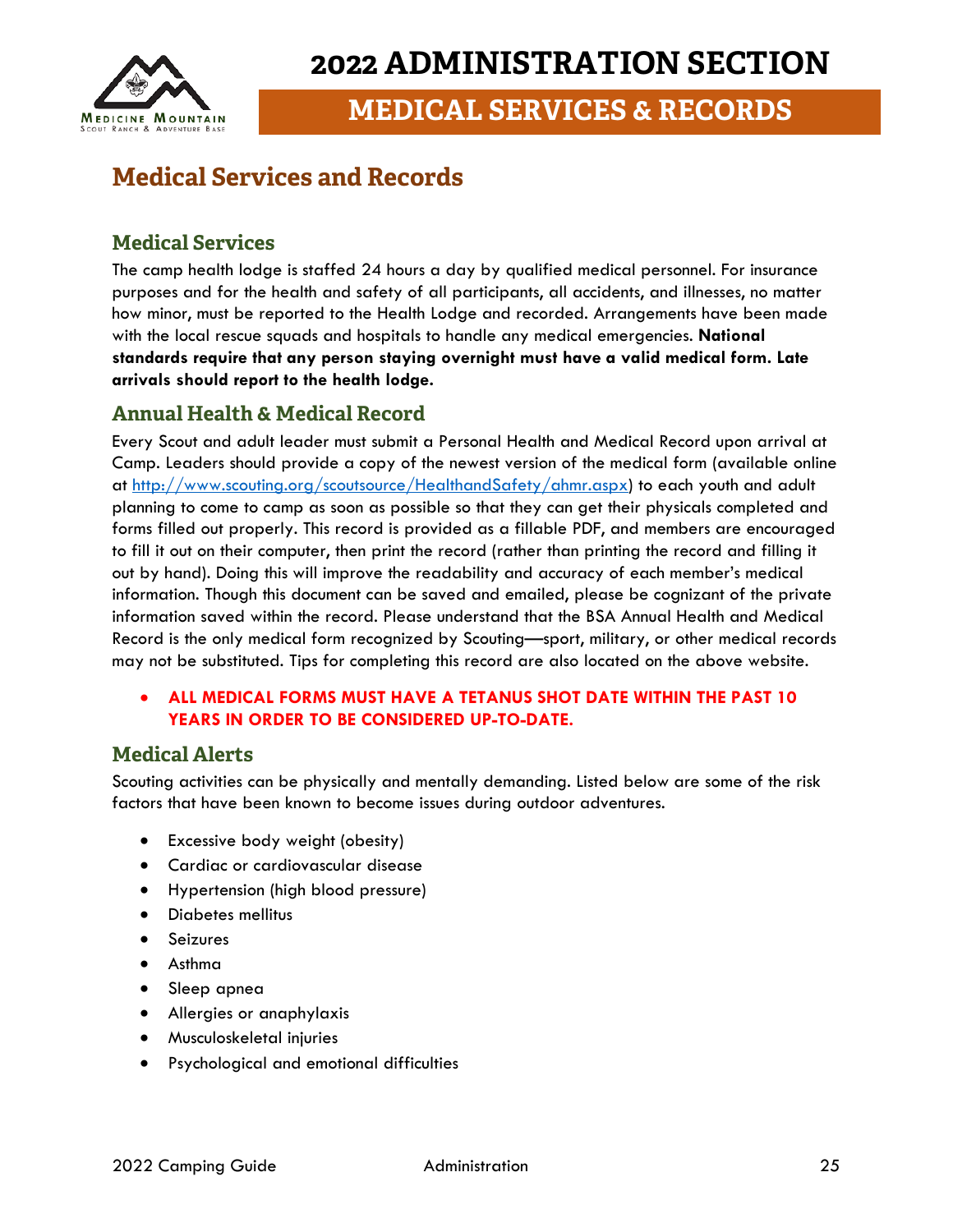

#### <span id="page-25-0"></span>**Prescription Medications**

Medicine Mountain Scout Ranch & Adventure Base requires that all prescription and over the counter (OTC) medications be stored under lock, except when in the controlled presence of health care staff or another adult leader responsible for the administration and /or dispensing of medications. **Please ask your Scouts not to bring over-the-counter medications such as Tylenol or cough syrup—the Health Lodge stocks these medications and will dispense based on the patient's signs and symptoms.** Emergency medications such as inhalers, epi pens, and nitro should be maintained on the patient's person. Refrigerated medications may be stored at the health lodge or in the campsite if secured under lock and key. All medication should be in a container issued by a pharmacist with the medication name and strength, the dose and dose frequency clearly marked on the container.

Each unit will be responsible to maintain control of its medications during their week at camp. Please designate one adult leader who is a registered member of the BSA to serve as the unit health officer. Please make sure to give this leaders name and phone number to the camp health officer during check-in.

All participants taking medications must fill out the Prescription Medication Dosing Form (see the administration appendix for this form) prior to arrival at camp (we recommend that the unit health officer performs this task so that he or she is familiar with the medications). Please use one form for each participant and list the medication, dosage, and dosage schedule shown on the prescription.

Each unit should be prepared to show these completed forms at check-in to the Camp Health Officer, and then keep them updated throughout your unit's week at camp as medications are used. We will ask that you leave these completed forms (a copy will do) at camp when you depart. We will maintain them safely in the permanent camp medical files.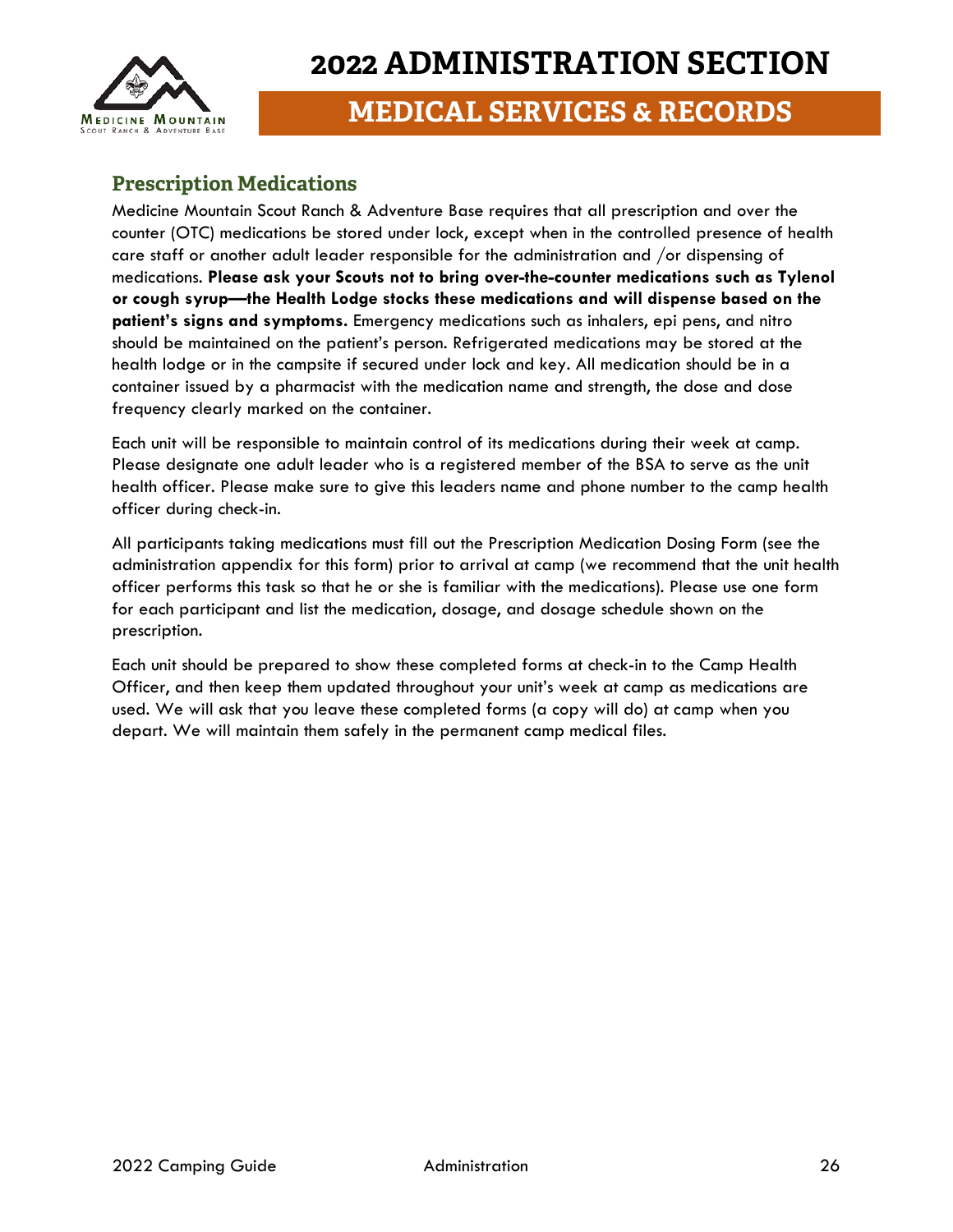

### **PERSONAL RESPONSIBILITY**

### <span id="page-26-0"></span>**Personal Responsibility**

Nations, states, communities, and even families have laws. These are simple rules by which people must live in order to have harmony. If we didn't have rules or laws to govern ourselves, society would be impossible. At Scout Camp, we have just one law–The Scout Law!

Why mention that in this guide? Because it gets right into the philosophy of the personal conduct we expect at camp. You should be aware that at camp each Scout must meet a stringent criterion in order to become a member of our camp staff. Besides the interview and screening process, all of our staff agree to live by the 12 points of the Scout Law. Many of our staff are Eagle Scouts and most are members of the Order of the Arrow.

The 12 points of the Scout Law guide our camp. All camper and staff conduct is judged by how it measures up against these guidelines. At camp, we cannot tolerate and will not permit activities that do not meet the criteria of the standards set forth in the Scout Law.

We ask for your cooperation and understanding as adults in helping us maintain a high standard of moral and personal behavior. We can do no less.

We purchase high-quality program equipment for all of our programs. Our guests appreciate the pride and care we take in maintaining these high standards. Please take care of camp gear. The Scouts following you have a right to expect the same quality.

| <b>Writing or Burning Picnic Tables</b> | \$5.00 per inch of writing or burning<br>\$150.00 per picnic table replacement |  |
|-----------------------------------------|--------------------------------------------------------------------------------|--|
| <b>Campsite Tools Damage</b>            | \$25.00 per tool (shovel, rake, etc)                                           |  |
| <b>Campsite Hose</b>                    | \$25.00                                                                        |  |
| <b>Campsite Bulletin Board</b>          | \$75.00                                                                        |  |
| <b>Dumping of Trash</b>                 | \$150.00 per Occurrence                                                        |  |
| <b>Damage to Facilities</b>             | \$50.00 minimum to \$2,000.00 maximum                                          |  |

#### <span id="page-26-1"></span>**Charges for Damage to Camp Equipment / Facilities**

Damages will be billed to the unit, not the individual. The unit will be responsible for collecting the necessary amount from the individual.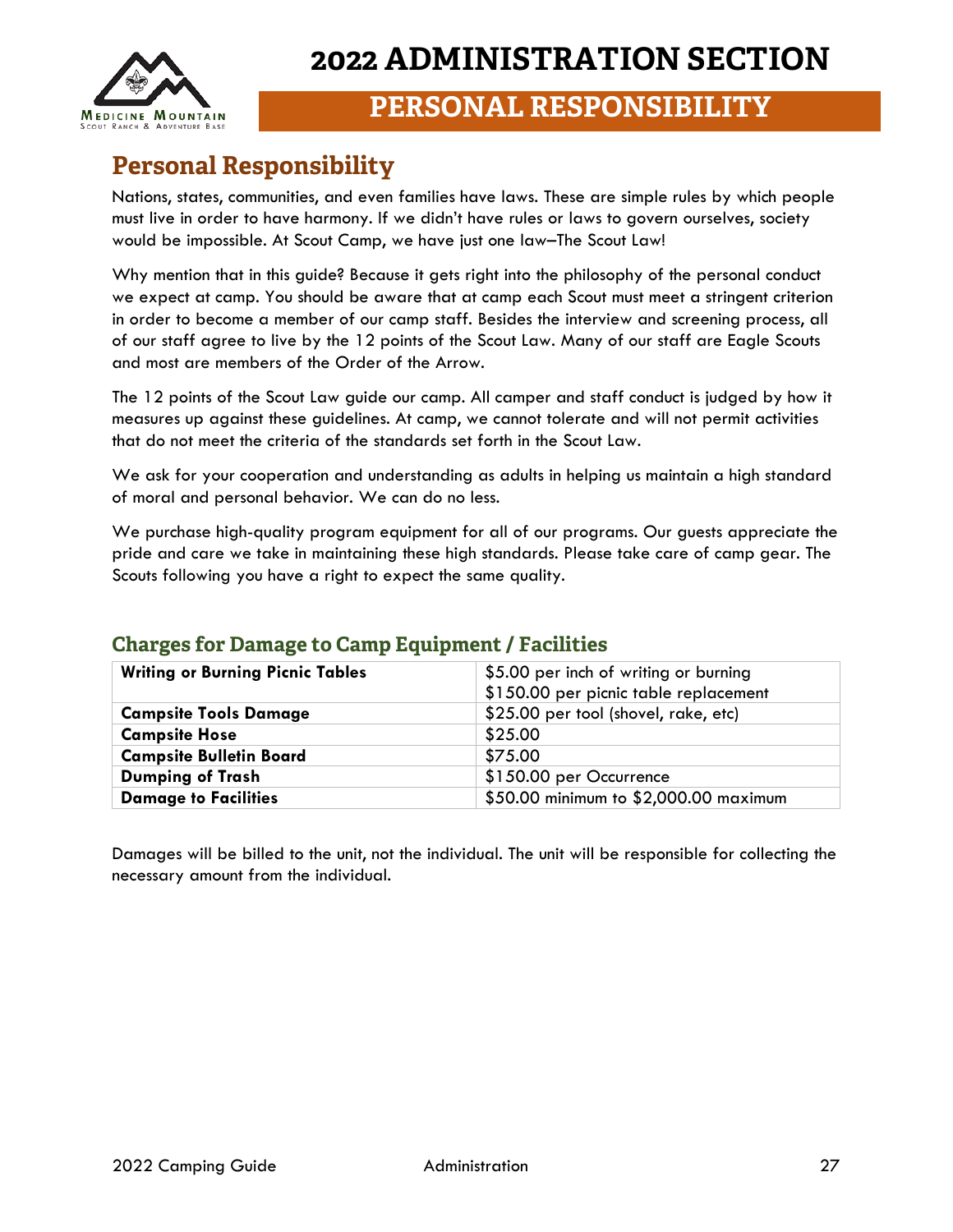

## **WHAT TO BRING TO CAMP**

### <span id="page-27-0"></span>**Summer Camp Equipment Checklis**

#### <span id="page-27-1"></span>**Required Documents**

- o Medical Form
- o Copy of Family Insurance Card
- o Medications- Please follow procedures listed in the administrative section.
- o Please label everything with your Scout's name and troop number

#### <span id="page-27-2"></span>**Personal Equipment**

- o Sleeping Bag w/ liner or sheet inside
- o Tent
- o Field Uniform (BSA Official shirt, shorts & socks)
- o Activity Uniform (troop or camp tshirt)
- o Rain Jacket or Poncho
- o Warm Jacket (fleece or sweater)
- o Hat
- o (10) Pairs of Socks
- o (7) Pairs of Underwear
- o (6) Sets of Clothing
- o (1) Swimming Suit
- o (2) Long Pants (jeans or Scout pants)
- o (1) Long Sleeve Shirt
- o (1) Pair of Tennis Shoes
- o (1) Pair of Boots
- o (1) Pair of Sandals (for shower only)
- o (3) Towels
- o Toiletries (soap, toothbrush & toothpaste, deodorant, shampoo)
- o Sunscreen
- o Water Bottle
- o Spending Money (\$75+)
- o Flashlight & Extra Batteries
- o Scout Handbook
- o Paper and Writing Items
- o Mess Kit (Plate, Bowl, Cup, Utensils)

#### <span id="page-27-3"></span>**Troop Equipment**

- o Troop Flag
- o American Flag
- o Stapler & Thumbtacks
- o Magic Markers
- o Extra Tarps
- o Props for Favorite Stunts and Skits
- o Assorted Hand Tools for Camp **Projects**
- o Matches
- o Knot Ropes
- o Water Cooler
- o Lanterns
- o Patrol Boxes
- o Stoves & Liquid Fuel
- o Cooking Pots & Pans
- o Spices

#### <span id="page-27-4"></span>**Suggested Items for Troops**

- o Camp Leader's Guide
- o Emergency Numbers for all Parents
- o Cash Box
- o The Scoutmaster Handbook
- o Alarm Clock

#### <span id="page-27-5"></span>**Optional Personal Equipment**

- o Small Bible
- o Folding Pocket Knife
- o Camera
- o Card Games
- o Compass
- o Pillow
- o Musical Instrument
- o Spare Rope or Cordage
- o Extra Shoe Laces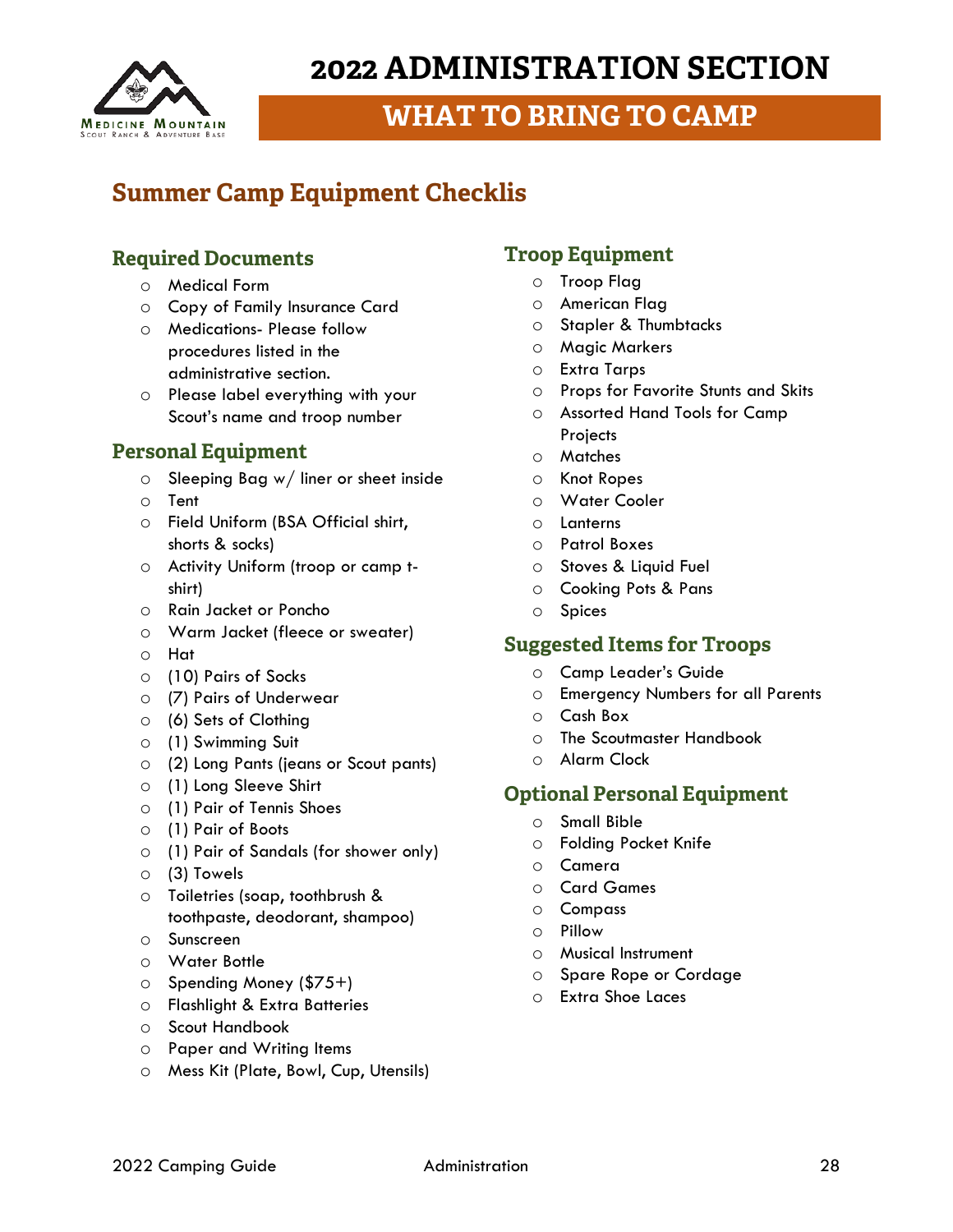

**OTHER IMPORTANT INFORMATION**

## <span id="page-28-0"></span>**Visitors, Hotels, Trading Post, & Lost Property**

#### <span id="page-28-1"></span>**Visiting Camp**

Parents often remark at how much their Scout has grown during his week away from home. Camp provides an excellent opportunity for Scouts to mature in a safe environment. For these reasons, we ask that you only visit during the following hours:

- Friday 6:00 p.m. (for the campfire)
- Saturday 6:00-11:00 a.m.
- Sunday between 12:30-5:00 p.m.

Remember that no pets are permitted on the property. This includes pets being left in vehicles parked in our parking lot.

#### <span id="page-28-2"></span>**Visitor Meals**

Visitors are welcome to eat camp meals but must call in a meal reservation to the camp office at least 7 days in advance or during Sunday troop check-in if only wanting to join for Friday Night Dinner. Visitor meal prices are the following:

- Breakfast \$7.00
- Lunch \$7.00
- Dinner \$8.00

#### <span id="page-28-3"></span>**Trading Post**

The Trading Post will be open at convenient hours from Sunday afternoon through Saturday morning. The Trading Post will carry camp T-shirts, jackets, patches, souvenirs, soft drinks, freshly baked pizza and cookies, candy, soft serve ice cream, slushies, 20lb propane tanks, and a wide selection of scouting outdoor supplies. A camp patch will be given to each Scout and adult leader registered in camp. Additional camp patches will be on sale at the Trading Post. Medicine Mountain recommends that each person brings \$100 for purchases in the Trading Post.

#### <span id="page-28-4"></span>**Lost Property**

Prior to coming to camp, Scouts should be encouraged to clearly mark all personal items with their name and troop number. A lost and found box will be in the Camp Office. We recommend that one adult leader in each troop serve as a banker for the boys. This prevents the loss of large amounts of money and allows leaders to help the boys pace their spending for the week.